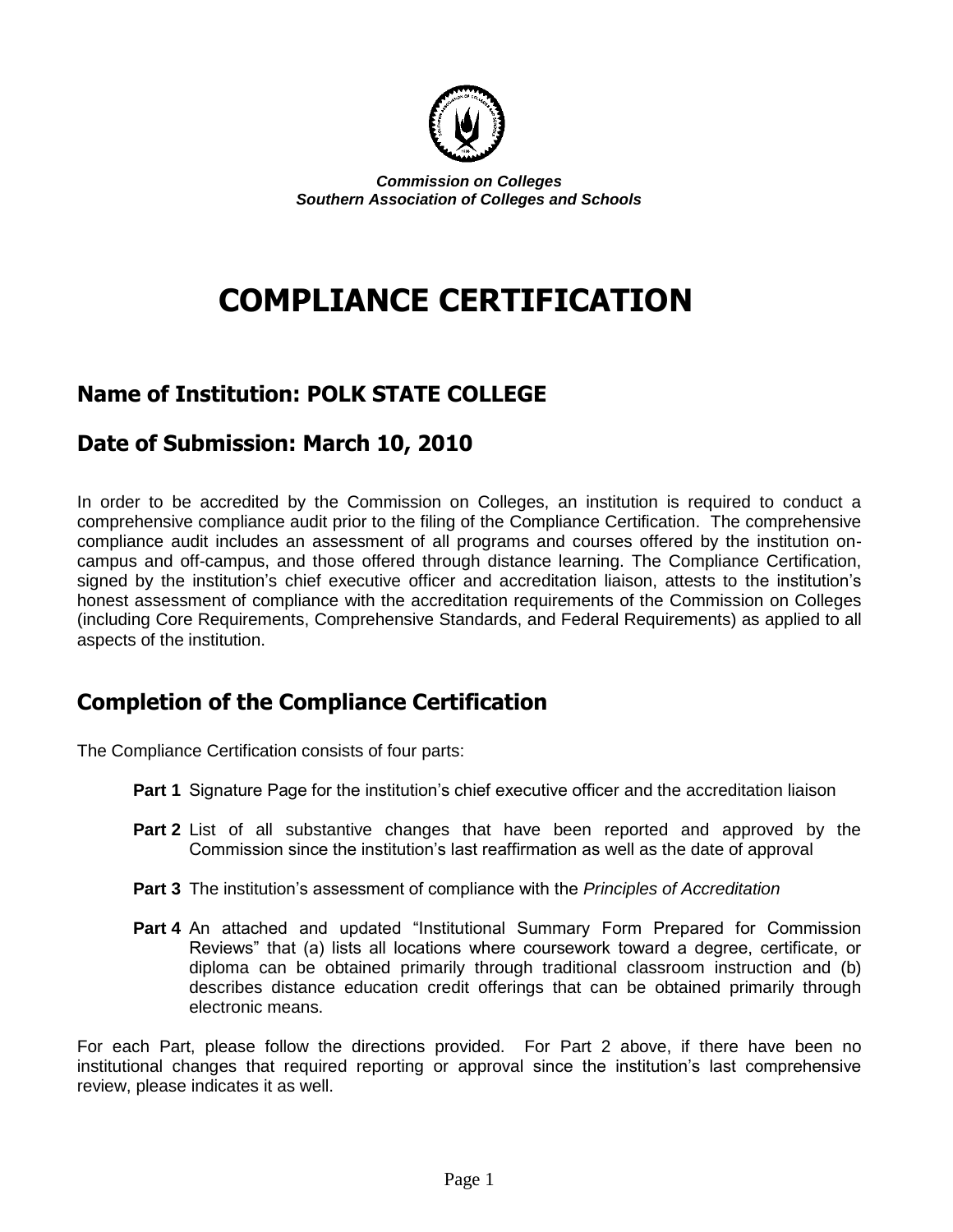#### **Part 1. SIGNATURES ATTESTING TO COMPLIANCE**

By signing below, we attest to the following:

- 1. That Polk State College has conducted an honest assessment of compliance and has provided complete and accurate disclosure of timely information regarding compliance with the Core Requirements, Comprehensive Standards, and Federal Requirements of the Commission on Colleges.
- 2. That Polk State College has attached a complete and accurate listing of all programs offered by the institution, the locations where they are offered, and the means by which they are offered as indicated on the updated "Institutional Summary Form Prepared for Commission Reviews," and that the comprehensive assessment of compliance reported on the Compliance Certification includes the review of all such programs.
- 3. That Polk State College has provided a complete and accurate listing of all substantive changes that have been reported and approved by the Commission since the institution's last reaffirmation as well as the date of Commission approval.

#### **Accreditation Liaison**

**Peter A. Usinger Director of Institutional Research, Effectiveness, and Planning**

**Signature** 

**Date: March 8, 2010**

#### **Chief Executive Officer**

**Dr. Eileen Holden President**

**Signature** 

**Date: March 8, 2010**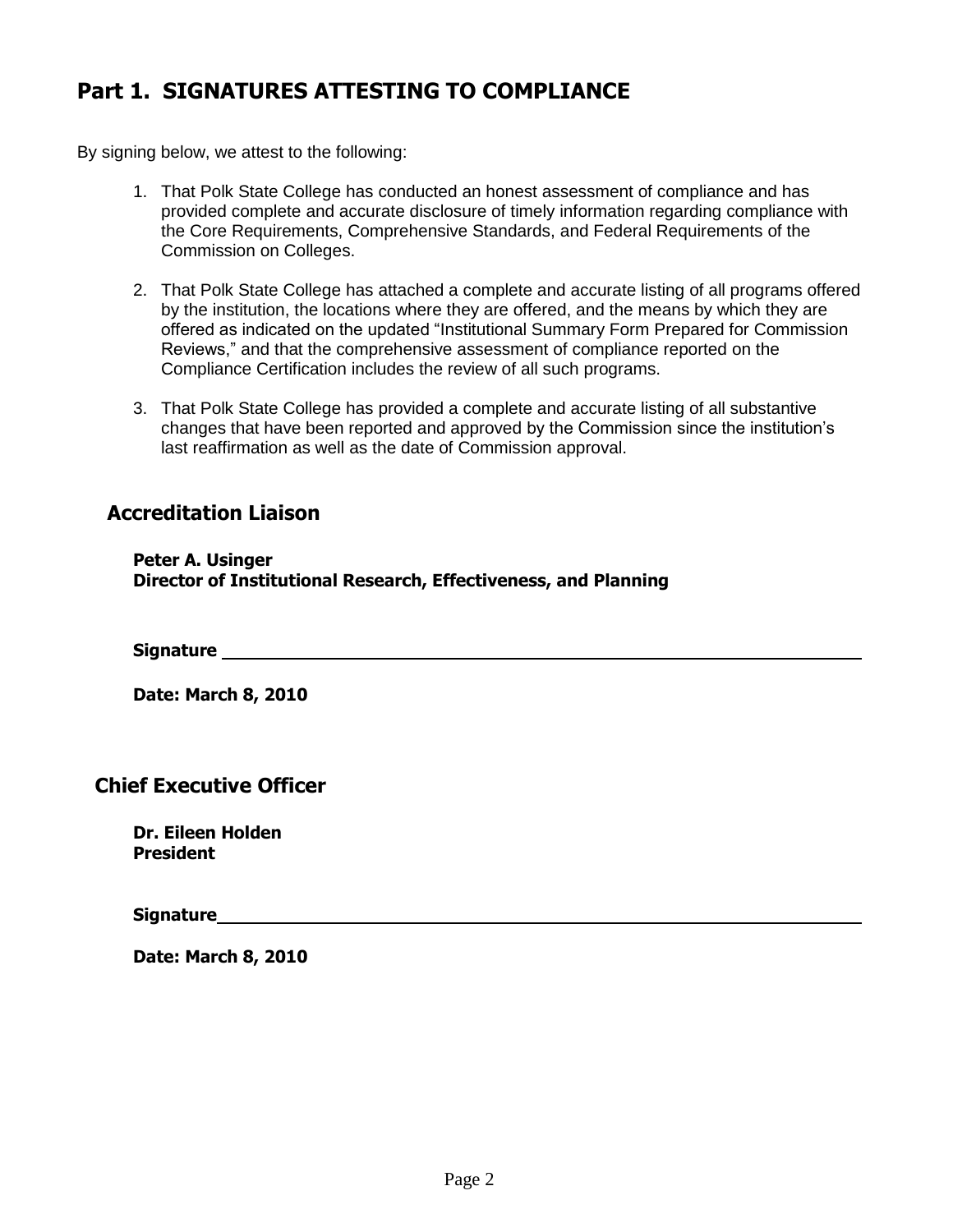#### **Part 2. LIST OF SUBSTANTIVE CHANGES APPROVED SINCE THE LAST REAFFIRMATION**

**Directions:** For each substantive change approved since the institution's initial accreditation or last reaffirmation review, briefly describe the change and provide the date of Commission approval. If no substantive changes requiring approval have been submitted since the last comprehensive review, write "none" in the first column. If, in the review of substantive change, the institution discovers substantive changes that have not been reported according to Commission policy, the changes should be reported *immediately* to Commission staff.

Substantive changes requiring approval:

- Initiating certificate or degree programs at a more advanced degree level
- Initiating an off-campus site at which students can earn at least 50 percent of credits toward a degree
- Initiating a branch campus
- Initiating any change in legal status, governance, form of control, or ownership of the institution
- Expanding the institution's programs at the current degree level through the addition of significantly different programs
- Initiating programs at a lower degree level
- Initiating a consolidation or merger

Access *hhtp://www.sacscoc.org* and click onto "Policies" for additional information on reporting substantive change, including examples of the changes listed above.

| <b>Description of Substantive Change</b>                                                                                                 |
|------------------------------------------------------------------------------------------------------------------------------------------|
| Initiating a degree program at a more advanced level (Bachelors of<br>Applied Science Degree in Supervision and Management).             |
| Expanding course offerings, leading to 50% or more of credits towards<br>degrees offered at an off-campus site, the PSC Airside Center.  |
| Expanding course offerings, leading to 50% or more of credits towards<br>degrees offered at an off-campus site, the JD Alexander Center. |
|                                                                                                                                          |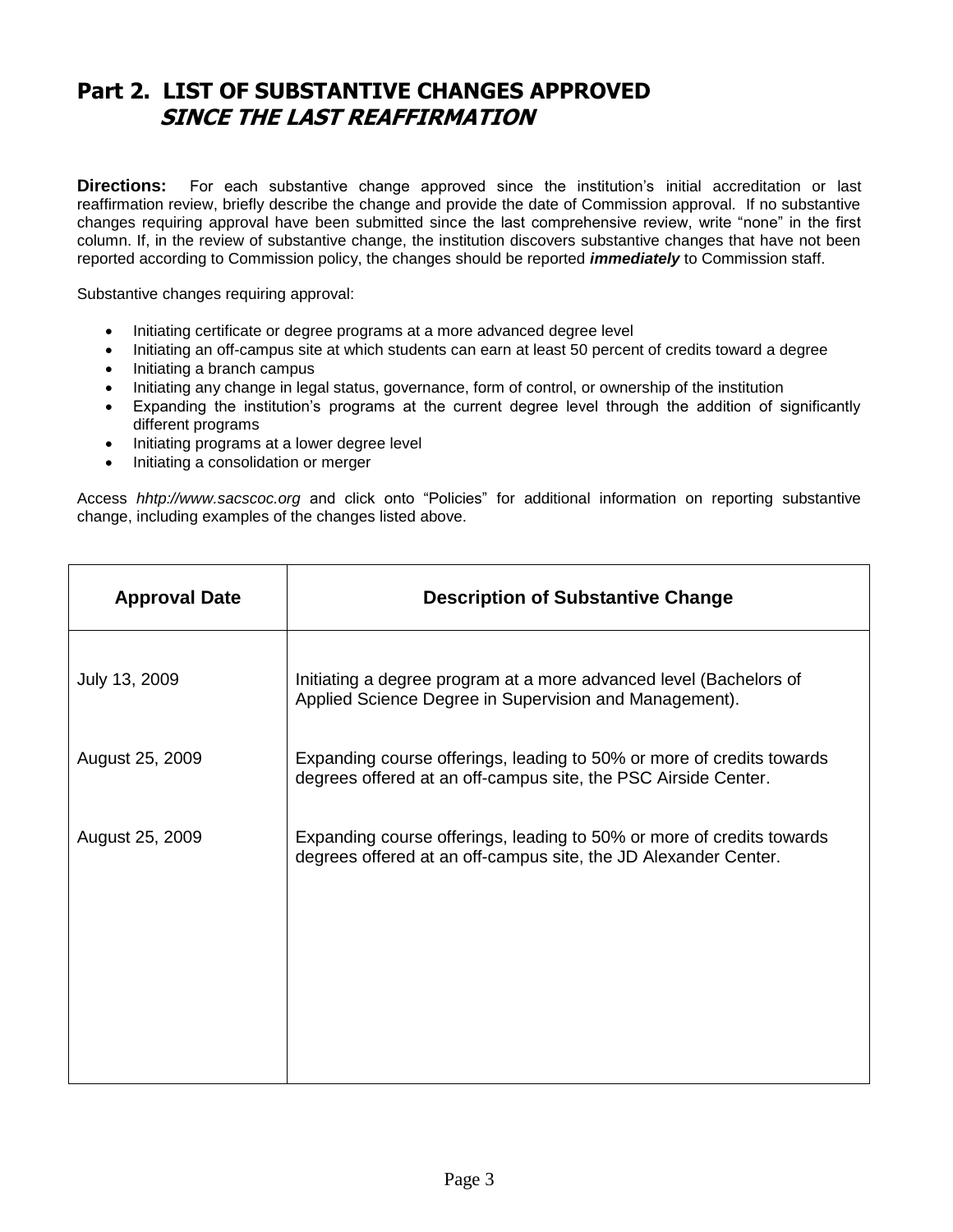#### **Part 3. INSTITUTIONAL ASSESSMENT OF COMPLIANCE**

**Directions:** For each of the Core Requirements, Comprehensive Standards, and Federal Requirements listed below, the institution should place an "X" before the judgment of compliance and then add narrative in support of its judgment in accordance with directions requested in the category description.

| Compliance<br>The institution meets the requirement and provides a<br>convincing argument in support of its determination and provides documents or a<br>sampling of documents (or electronic access to the documents) demonstrating<br>compliance.                                                                                                                                                                                                                                                                                                                                                     |
|---------------------------------------------------------------------------------------------------------------------------------------------------------------------------------------------------------------------------------------------------------------------------------------------------------------------------------------------------------------------------------------------------------------------------------------------------------------------------------------------------------------------------------------------------------------------------------------------------------|
| The institution meets some, but not all, aspects of the<br>Partial Compliance<br>requirement. For those aspects meeting the requirement, the institution provides<br>a convincing argument in support of its determination and provides a list of<br>documents or sampling of documents (or electronic access to the documents)<br>demonstrating compliance. For those aspects not meeting the requirement, the<br>institution provides the reason for checking partial compliance, a description of<br>plans to comply, and a list of documents that will be used to demonstrate future<br>compliance. |
| Non-Compliance<br>The institution does not meet the requirement and<br>provides the reason for checking non-compliance, a description of plans to<br>comply, and a list of documents that will be used to demonstrate future                                                                                                                                                                                                                                                                                                                                                                            |

# **Section 1: THE PRINCIPLE OF INTEGRITY**

**1.1** The institution operates with integrity in all matters. **(Integrity)** (*This statement should not be addressed by the institution in its Compliance Certification*.)

compliance.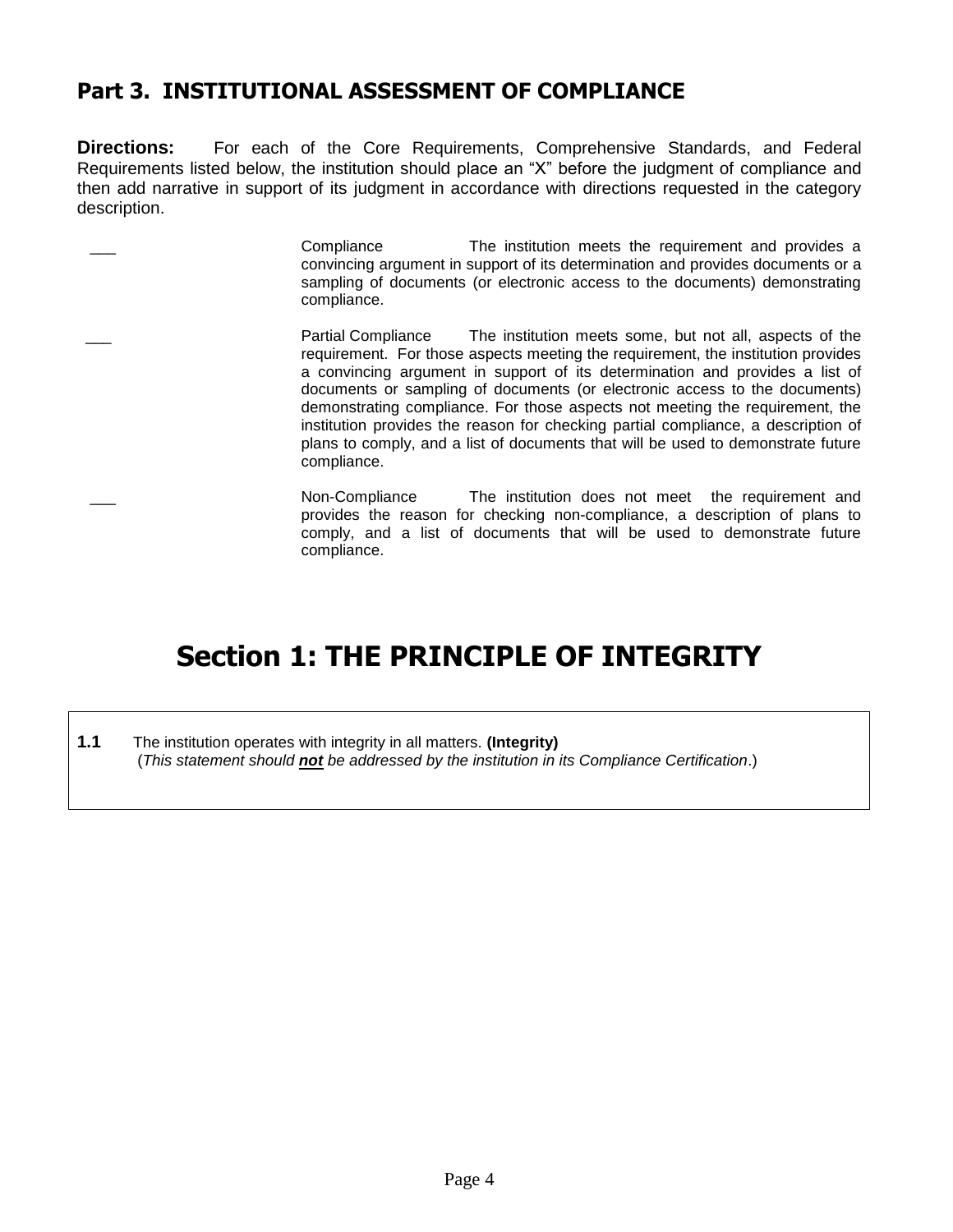# **Section 2: CORE REQUIREMENTS**

| 2.1 | The institution has degree-granting authority from the appropriate government agency or agencies.<br>(Degree-granting Authority)                                                                                                                                                                                                                                                                                                                                                                                                                                                                                                                                                                                                                                                                                                                                                                                                                                                                                                                                                                                                                                                                                                                                                                                                                                                                                                                                                                                                                                                                                           |
|-----|----------------------------------------------------------------------------------------------------------------------------------------------------------------------------------------------------------------------------------------------------------------------------------------------------------------------------------------------------------------------------------------------------------------------------------------------------------------------------------------------------------------------------------------------------------------------------------------------------------------------------------------------------------------------------------------------------------------------------------------------------------------------------------------------------------------------------------------------------------------------------------------------------------------------------------------------------------------------------------------------------------------------------------------------------------------------------------------------------------------------------------------------------------------------------------------------------------------------------------------------------------------------------------------------------------------------------------------------------------------------------------------------------------------------------------------------------------------------------------------------------------------------------------------------------------------------------------------------------------------------------|
|     | _X_ Compliance _______ Partial Compliance ______ Non-Compliance                                                                                                                                                                                                                                                                                                                                                                                                                                                                                                                                                                                                                                                                                                                                                                                                                                                                                                                                                                                                                                                                                                                                                                                                                                                                                                                                                                                                                                                                                                                                                            |
|     | Narrative: Provided in separate document.                                                                                                                                                                                                                                                                                                                                                                                                                                                                                                                                                                                                                                                                                                                                                                                                                                                                                                                                                                                                                                                                                                                                                                                                                                                                                                                                                                                                                                                                                                                                                                                  |
| 2.2 | The institution has a governing board of at least five members that is the legal body with specific authority<br>over the institution. The board is an active policy-making body for the institution and is ultimately<br>responsible for ensuring that the financial resources of the institution are adequate to provide a sound<br>educational program. The board is not controlled by a minority of board members or by organizations or<br>interests separate from it. Both the presiding officer of the board and a majority of other voting members<br>of the board are free of any contractual, employment, or personal or familial financial interest in the<br>institution.<br>A military institution authorized and operated by the federal government to award degrees has a public<br>board on which both the presiding officer and a majority of the other members are neither civilian<br>employees of the military nor active/retired military. The board has broad and significant influence upon<br>the institution's programs and operations, plays an active role in policy-making, and ensures that the<br>financial resources of the institution are used to provide a sound educational program. The board is not<br>controlled by a minority of board members or by organizations or interests separate from the board<br>except as specified by the authorizing legislation. Both the presiding officer of the board and a majority of<br>other voting board members are free of any contractual, employment, or personal or familial financial<br>interest in the institution. (Governing Board) |
|     | _X_ Compliance _______ Partial Compliance _______ Non-Compliance                                                                                                                                                                                                                                                                                                                                                                                                                                                                                                                                                                                                                                                                                                                                                                                                                                                                                                                                                                                                                                                                                                                                                                                                                                                                                                                                                                                                                                                                                                                                                           |
|     | Narrative: Provided in separate document.                                                                                                                                                                                                                                                                                                                                                                                                                                                                                                                                                                                                                                                                                                                                                                                                                                                                                                                                                                                                                                                                                                                                                                                                                                                                                                                                                                                                                                                                                                                                                                                  |
| 2.3 | The institution has a chief executive officer whose primary responsibility is to the institution and who is not<br>the presiding officer of the board. (See Commission policy "Core Requirement 2.3: Documenting an<br>Alternate Approach.") (Chief Executive Officer)                                                                                                                                                                                                                                                                                                                                                                                                                                                                                                                                                                                                                                                                                                                                                                                                                                                                                                                                                                                                                                                                                                                                                                                                                                                                                                                                                     |
|     | _X_ Compliance _______ Partial Compliance _______ Non-Compliance                                                                                                                                                                                                                                                                                                                                                                                                                                                                                                                                                                                                                                                                                                                                                                                                                                                                                                                                                                                                                                                                                                                                                                                                                                                                                                                                                                                                                                                                                                                                                           |
|     | Narrative: Provided in separate document.                                                                                                                                                                                                                                                                                                                                                                                                                                                                                                                                                                                                                                                                                                                                                                                                                                                                                                                                                                                                                                                                                                                                                                                                                                                                                                                                                                                                                                                                                                                                                                                  |
| 2.4 | The institution has a clearly defined, comprehensive, and published mission statement that is specific to<br>the institution and appropriate for higher education. The mission addresses teaching and learning and,<br>where applicable, research and public service. (Institutional Mission)                                                                                                                                                                                                                                                                                                                                                                                                                                                                                                                                                                                                                                                                                                                                                                                                                                                                                                                                                                                                                                                                                                                                                                                                                                                                                                                              |
|     |                                                                                                                                                                                                                                                                                                                                                                                                                                                                                                                                                                                                                                                                                                                                                                                                                                                                                                                                                                                                                                                                                                                                                                                                                                                                                                                                                                                                                                                                                                                                                                                                                            |
|     | Narrative: Provided in separate document.                                                                                                                                                                                                                                                                                                                                                                                                                                                                                                                                                                                                                                                                                                                                                                                                                                                                                                                                                                                                                                                                                                                                                                                                                                                                                                                                                                                                                                                                                                                                                                                  |
| 2.5 | The institution engages in ongoing, integrated, and institution-wide research-based planning and<br>evaluation processes that (1) incorporate a systematic review of institutional mission, goals, and<br>outcomes; (2) result in continuing improvement in institutional quality; and (3) demonstrate the institution<br>is effectively accomplishing its mission. (Institutional Effectiveness)                                                                                                                                                                                                                                                                                                                                                                                                                                                                                                                                                                                                                                                                                                                                                                                                                                                                                                                                                                                                                                                                                                                                                                                                                          |
|     | _X_ Compliance _______ Partial Compliance _______ Non-Compliance                                                                                                                                                                                                                                                                                                                                                                                                                                                                                                                                                                                                                                                                                                                                                                                                                                                                                                                                                                                                                                                                                                                                                                                                                                                                                                                                                                                                                                                                                                                                                           |
|     | Narrative: Provided in separate document.                                                                                                                                                                                                                                                                                                                                                                                                                                                                                                                                                                                                                                                                                                                                                                                                                                                                                                                                                                                                                                                                                                                                                                                                                                                                                                                                                                                                                                                                                                                                                                                  |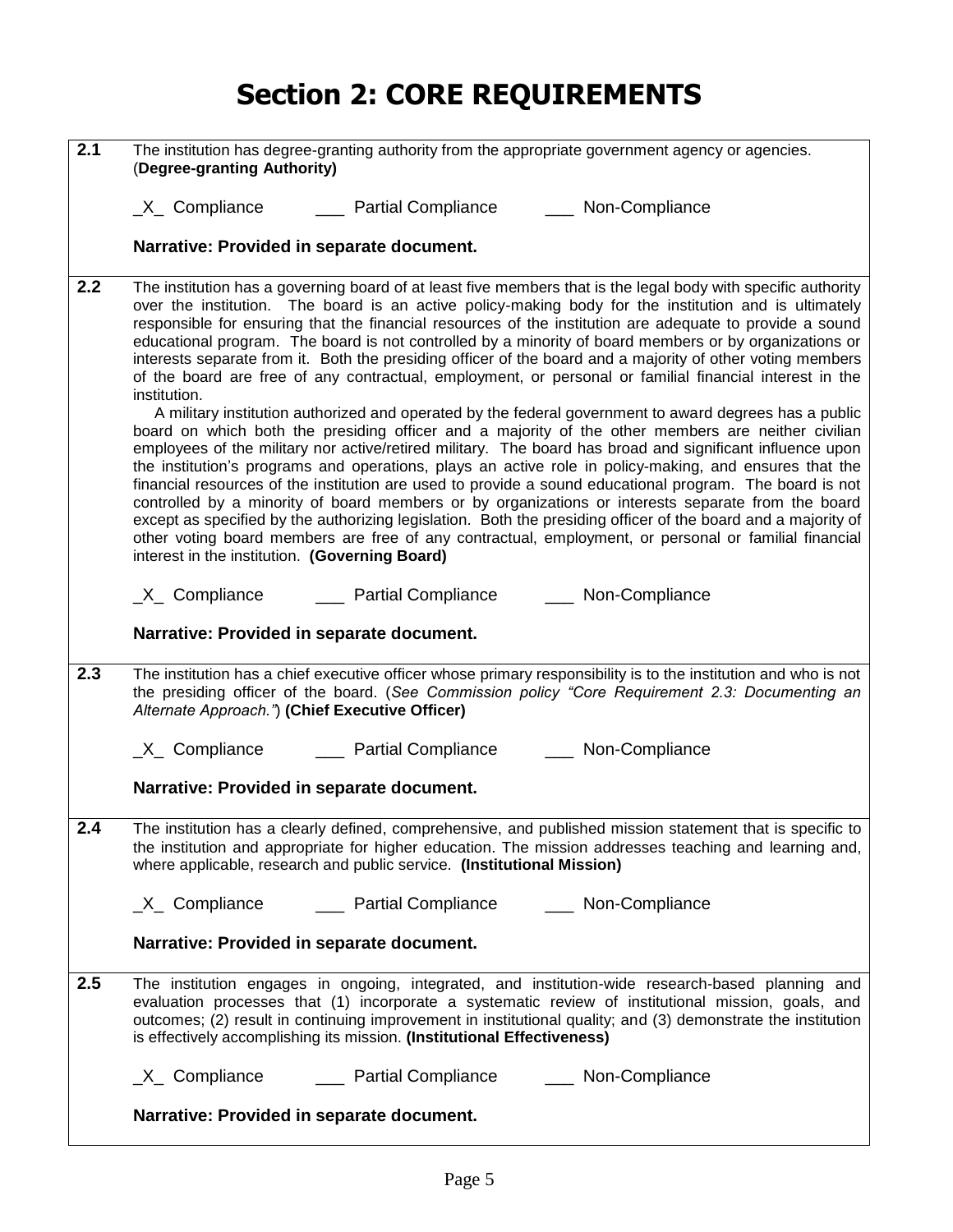| 2.6 |       | The institution is in operation and has students enrolled in degree programs. (Continuous Operation)                                                                                                                                                                                                                                                                                                                                                                                                                                                                                                                                                                                                                                                                                                                                                                                                                                                                                                                                                                                                                                                                                      |
|-----|-------|-------------------------------------------------------------------------------------------------------------------------------------------------------------------------------------------------------------------------------------------------------------------------------------------------------------------------------------------------------------------------------------------------------------------------------------------------------------------------------------------------------------------------------------------------------------------------------------------------------------------------------------------------------------------------------------------------------------------------------------------------------------------------------------------------------------------------------------------------------------------------------------------------------------------------------------------------------------------------------------------------------------------------------------------------------------------------------------------------------------------------------------------------------------------------------------------|
|     |       | $X_$ Compliance<br>___ Partial Compliance<br>___ Non-Compliance                                                                                                                                                                                                                                                                                                                                                                                                                                                                                                                                                                                                                                                                                                                                                                                                                                                                                                                                                                                                                                                                                                                           |
|     |       | Narrative: Provided in separate document.                                                                                                                                                                                                                                                                                                                                                                                                                                                                                                                                                                                                                                                                                                                                                                                                                                                                                                                                                                                                                                                                                                                                                 |
| 2.7 |       | The institution                                                                                                                                                                                                                                                                                                                                                                                                                                                                                                                                                                                                                                                                                                                                                                                                                                                                                                                                                                                                                                                                                                                                                                           |
|     |       | 2.7.1 offers one or more degree programs based on at least 60 semester credit hours or the<br>equivalent at the associate level; at least 120 semester credit hours or the equivalent at the<br>baccalaureate level; or at least 30 semester credit hours or the equivalent at the post-<br>baccalaureate, graduate, or professional level. If an institution uses a unit other than semester<br>credit hours, it provides an explanation for the equivalency. The institution also provides a<br>justification for all degrees that include fewer than the required number of semester credit hours<br>or its equivalent unit. (Program Length)                                                                                                                                                                                                                                                                                                                                                                                                                                                                                                                                          |
|     | 2.7.2 | offers degree programs that embody a coherent course of study that is compatible with its stated<br>mission and is based upon fields of study appropriate to higher education. (Program Content)                                                                                                                                                                                                                                                                                                                                                                                                                                                                                                                                                                                                                                                                                                                                                                                                                                                                                                                                                                                          |
|     | 2.7.3 | requires in each undergraduate degree program the successful completion of a general education<br>component at the collegiate level that is (1) a substantial component of each undergraduate<br>degree, (2) ensures breadth of knowledge, and (3) is based on a coherent rationale. For degree<br>completion in associate programs, the component constitutes a minimum of 15 semester hours or<br>the equivalent; for baccalaureate programs, a minimum of 30 semester hours or the equivalent.<br>These credit hours are to be drawn from and include at least one course from each of the<br>humanities/fine<br>social/behavioral<br>sciences,<br>following<br>areas:<br>arts,<br>and<br>natural<br>science/mathematics. The courses do not narrowly focus on those skills, techniques, and<br>procedures specific to a particular occupation or profession. If an institution uses a unit other than<br>semester credit hours, it provides an explanation for the equivalency. The institution also provides<br>a justification if it allows for fewer than the required number of semester credit hours or its<br>equivalent unit of general education courses. (General Education) |
|     | 2.7.4 | provides instruction for all course work required for at least one degree program at each level at<br>which if awards degrees. If the institution does not provide instruction for all such course work<br>and (1) makes arrangements for some instruction to be provided by other accredited institutions<br>or entities through contracts or consortia or (2) uses some other alternative approach to meeting<br>this requirement, the alternative approach must be approved by the Commission on Colleges. In<br>both cases, the institution demonstrates that it controls all aspects of its educational program.<br>(See Commission policy "Core Requirement 2.7.4: Documenting an Alternate Approach.")<br>(Course work for Degrees)                                                                                                                                                                                                                                                                                                                                                                                                                                                |
|     |       |                                                                                                                                                                                                                                                                                                                                                                                                                                                                                                                                                                                                                                                                                                                                                                                                                                                                                                                                                                                                                                                                                                                                                                                           |
|     |       | Narrative: Provided in separate document.                                                                                                                                                                                                                                                                                                                                                                                                                                                                                                                                                                                                                                                                                                                                                                                                                                                                                                                                                                                                                                                                                                                                                 |
| 2.8 |       | The number of full-time faculty members is adequate to support the mission of the institution and to<br>ensure the quality and integrity of its academic programs. (Faculty)                                                                                                                                                                                                                                                                                                                                                                                                                                                                                                                                                                                                                                                                                                                                                                                                                                                                                                                                                                                                              |
|     |       | _X_ Compliance _______ Partial Compliance _______ Non-Compliance                                                                                                                                                                                                                                                                                                                                                                                                                                                                                                                                                                                                                                                                                                                                                                                                                                                                                                                                                                                                                                                                                                                          |
|     |       | Narrative: Provided in separate document.                                                                                                                                                                                                                                                                                                                                                                                                                                                                                                                                                                                                                                                                                                                                                                                                                                                                                                                                                                                                                                                                                                                                                 |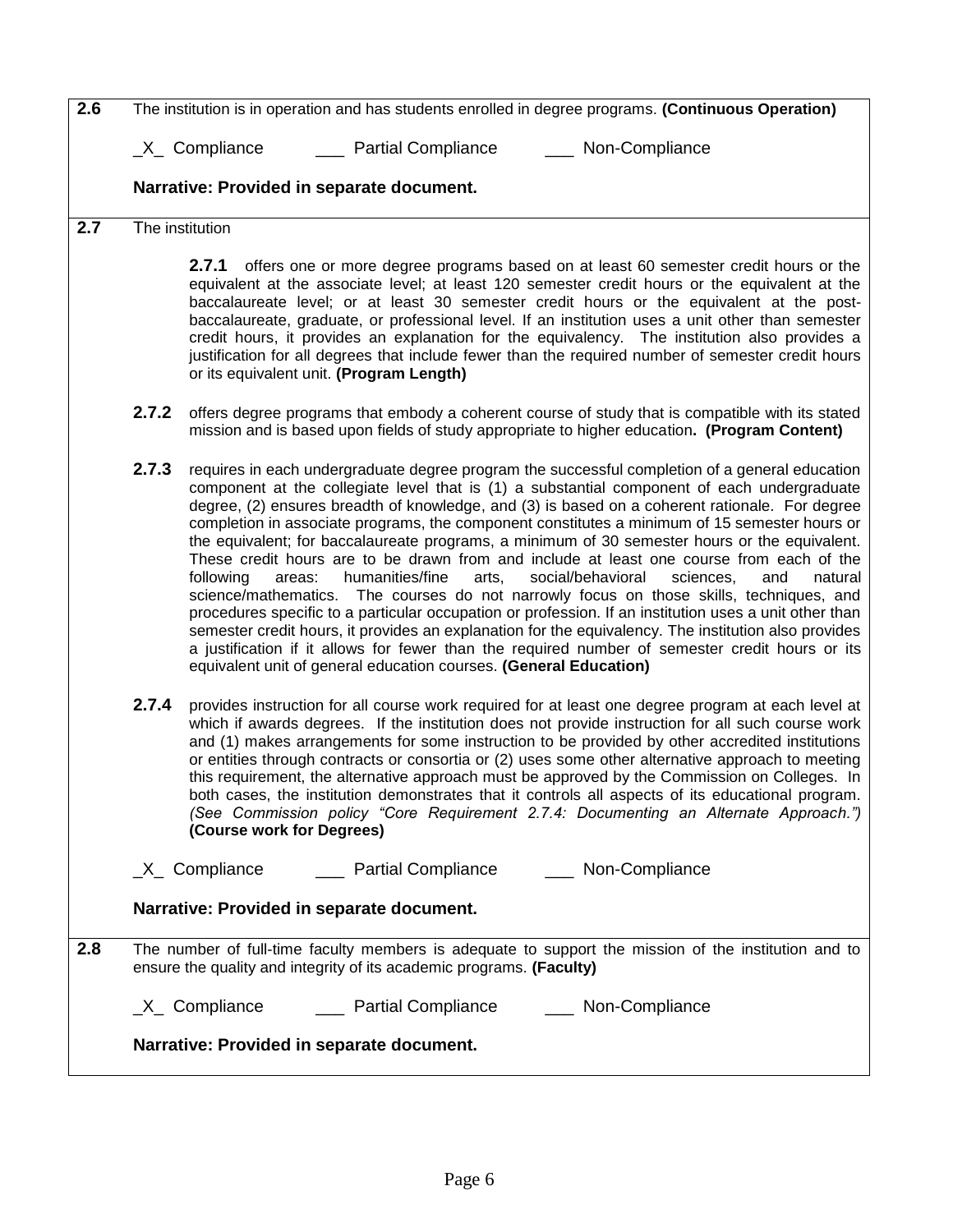| 2.9  | The institution, through ownership or formal arrangements or agreements, provides and supports student<br>and faculty access and user privileges to adequate library collections and services and to other<br>learning/information resources consistent with the degrees offered. Collections, resources, and services<br>are sufficient to support all its educational, research, and public service programs. (Learning Resources<br>and Services)                                                                                                                                                                                                                                                                                                                                                                                                                                                                                                                       |
|------|----------------------------------------------------------------------------------------------------------------------------------------------------------------------------------------------------------------------------------------------------------------------------------------------------------------------------------------------------------------------------------------------------------------------------------------------------------------------------------------------------------------------------------------------------------------------------------------------------------------------------------------------------------------------------------------------------------------------------------------------------------------------------------------------------------------------------------------------------------------------------------------------------------------------------------------------------------------------------|
|      | _X_ Compliance _______ Partial Compliance _______ Non-Compliance                                                                                                                                                                                                                                                                                                                                                                                                                                                                                                                                                                                                                                                                                                                                                                                                                                                                                                           |
|      | Narrative: Provided in separate document.                                                                                                                                                                                                                                                                                                                                                                                                                                                                                                                                                                                                                                                                                                                                                                                                                                                                                                                                  |
| 2.10 | The institution provides student support programs, services, and activities consistent with its mission that<br>promote student learning and enhance the development of its students. (Student Support Services)                                                                                                                                                                                                                                                                                                                                                                                                                                                                                                                                                                                                                                                                                                                                                           |
|      | _X_ Compliance _______ Partial Compliance _______ Non-Compliance                                                                                                                                                                                                                                                                                                                                                                                                                                                                                                                                                                                                                                                                                                                                                                                                                                                                                                           |
|      | Narrative: Provided in separate document.                                                                                                                                                                                                                                                                                                                                                                                                                                                                                                                                                                                                                                                                                                                                                                                                                                                                                                                                  |
|      | 2.11.1 The institution has a sound financial base and demonstrated financial stability to support the mission of<br>the institution and the scope of its programs and services.                                                                                                                                                                                                                                                                                                                                                                                                                                                                                                                                                                                                                                                                                                                                                                                            |
|      | The member institution provides the following financial statements: (1) an institutional audit (or Standard<br>Review Report issued in accordance with Statements on Standards for Accounting and Review Services<br>issued by the AICPA for those institutions audited as part of a systemwide or statewide audit) and written<br>institutional management letter for the most recent fiscal year prepared by an independent certified public<br>accountant and/or an appropriate governmental auditing agency employing the appropriate audit (or<br>Standard Review Report) guide; (2) a statement of financial position of unrestricted net assets, exclusive<br>of plant assets and plant-related debt, which represents the change in unrestricted net assets attributable<br>to operations for the most recent year; and (3) an annual budget that is preceded by sound planning, is<br>subject to sound fiscal procedures, and is approved by the governing board. |
|      | Audit requirements for applicant institutions may be found in the Commission policy entitled "Accreditation"<br>Procedures for Applicant Institutions. (Financial Resources)                                                                                                                                                                                                                                                                                                                                                                                                                                                                                                                                                                                                                                                                                                                                                                                               |
|      | _X_ Compliance _______ Partial Compliance _______ Non-Compliance                                                                                                                                                                                                                                                                                                                                                                                                                                                                                                                                                                                                                                                                                                                                                                                                                                                                                                           |
|      | Narrative: Provided in separate document.                                                                                                                                                                                                                                                                                                                                                                                                                                                                                                                                                                                                                                                                                                                                                                                                                                                                                                                                  |
|      | 2.11.2 The institution has adequate physical resources to support the mission of the institution and the scope of<br>its programs and services. (Physical Resources)                                                                                                                                                                                                                                                                                                                                                                                                                                                                                                                                                                                                                                                                                                                                                                                                       |
|      | $X_$ Compliance<br>___ Partial Compliance<br>___ Non-Compliance                                                                                                                                                                                                                                                                                                                                                                                                                                                                                                                                                                                                                                                                                                                                                                                                                                                                                                            |
|      | Narrative: Provided in separate document.                                                                                                                                                                                                                                                                                                                                                                                                                                                                                                                                                                                                                                                                                                                                                                                                                                                                                                                                  |
| 2.12 | The institution has developed an acceptable Quality Enhancement Plan (QEP) that (1) includes a broad-<br>based institutional process identifying key issues emerging from institutional assessment, (2) focuses on<br>learning outcomes and/or the environment supporting student learning and accomplishing the mission of<br>the institution, (3) demonstrates institutional capability for the initiation, implementation, and completion of<br>the QEP, (4) includes broad-based involvement of institutional constituencies in the development and<br>proposed implementation of the QEP, and (5) identifies goals and a plan to assess their achievement.<br><b>(Quality Enhancement Plan).</b> (Not applicable for the Compliance Certification submitted by<br>institutions.                                                                                                                                                                                       |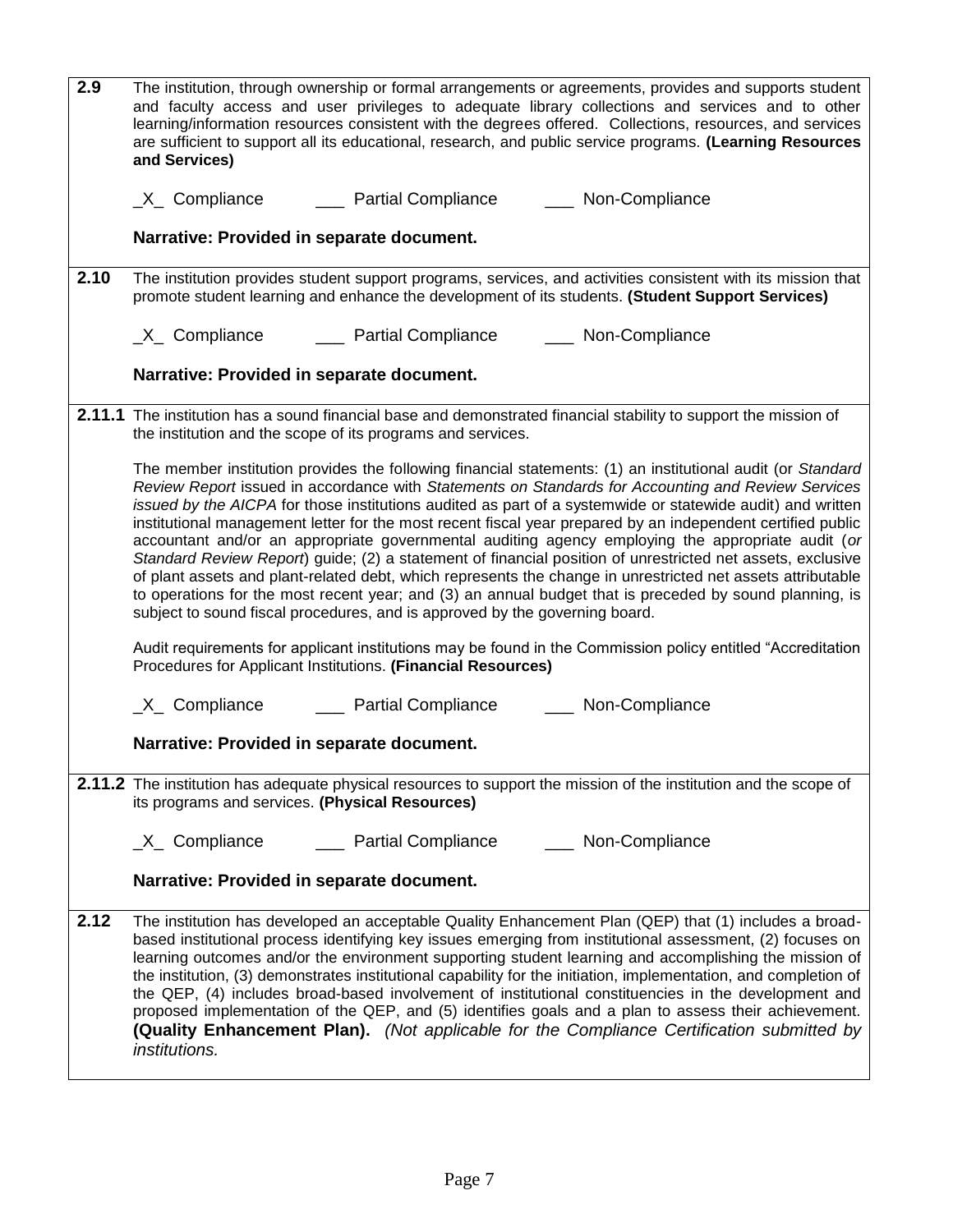# **Section 3: COMPREHENSIVE STANDARDS**

### **Institutional Mission, Governance, and Effectiveness**

#### **3.1 Institutional Mission**

**3.1.1** The mission statement is current and comprehensive, accurately guides the institution's operations, is periodically reviewed and updated, is approved by the governing board, and is communicated to the institution's constituencies. **(Mission)**

\_X\_ Compliance \_\_\_\_\_\_\_ Partial Compliance \_\_\_\_\_\_\_ Non-Compliance

**Narrative: Provided in separate document.**

### **3.2 Governance and Administration**

|       | 3.2.1 The governing board of the institution is responsible for the selection and the periodic evaluation of the<br>chief executive officer. (CEO evaluation/selection)              |
|-------|--------------------------------------------------------------------------------------------------------------------------------------------------------------------------------------|
|       |                                                                                                                                                                                      |
|       | Narrative: Provided in separate document.                                                                                                                                            |
| 3.2.2 | The legal authority and operating control of the institution are clearly defined for the following areas within<br>the institution's governance structure: (Governing board control) |
|       | 3.2.2.1 the institution's mission;<br>3.2.2.2 the fiscal stability of the institution;                                                                                               |
|       | 3.2.2.3 institutional policy, including policies concerning related and affiliated corporate entities and all<br>auxiliary services;                                                 |
|       | 3.2.2.4 related foundations (athletic, research, etc.) and other corporate entities whose primary purpose<br>is to support the institution and/or its programs.                      |
|       | _X_ Compliance _______ Partial Compliance _______ Non-Compliance                                                                                                                     |
|       | Narrative: Provided in separate document.                                                                                                                                            |
| 3.2.3 | The board has a policy addressing conflict of interest for its members. (Board conflict of interest)                                                                                 |
|       | _X_ Compliance _______ Partial Compliance _______ Non-Compliance                                                                                                                     |
|       | Narrative: Provided in separate document.                                                                                                                                            |
| 3.2.4 | The governing board is free from undue influence from political, religious, or other external bodies, and<br>protects the institution from such influence. (External influence)      |
|       | _X_ Compliance _______ Partial Compliance _______ Non-Compliance                                                                                                                     |
|       | Narrative: Provided in separate document.                                                                                                                                            |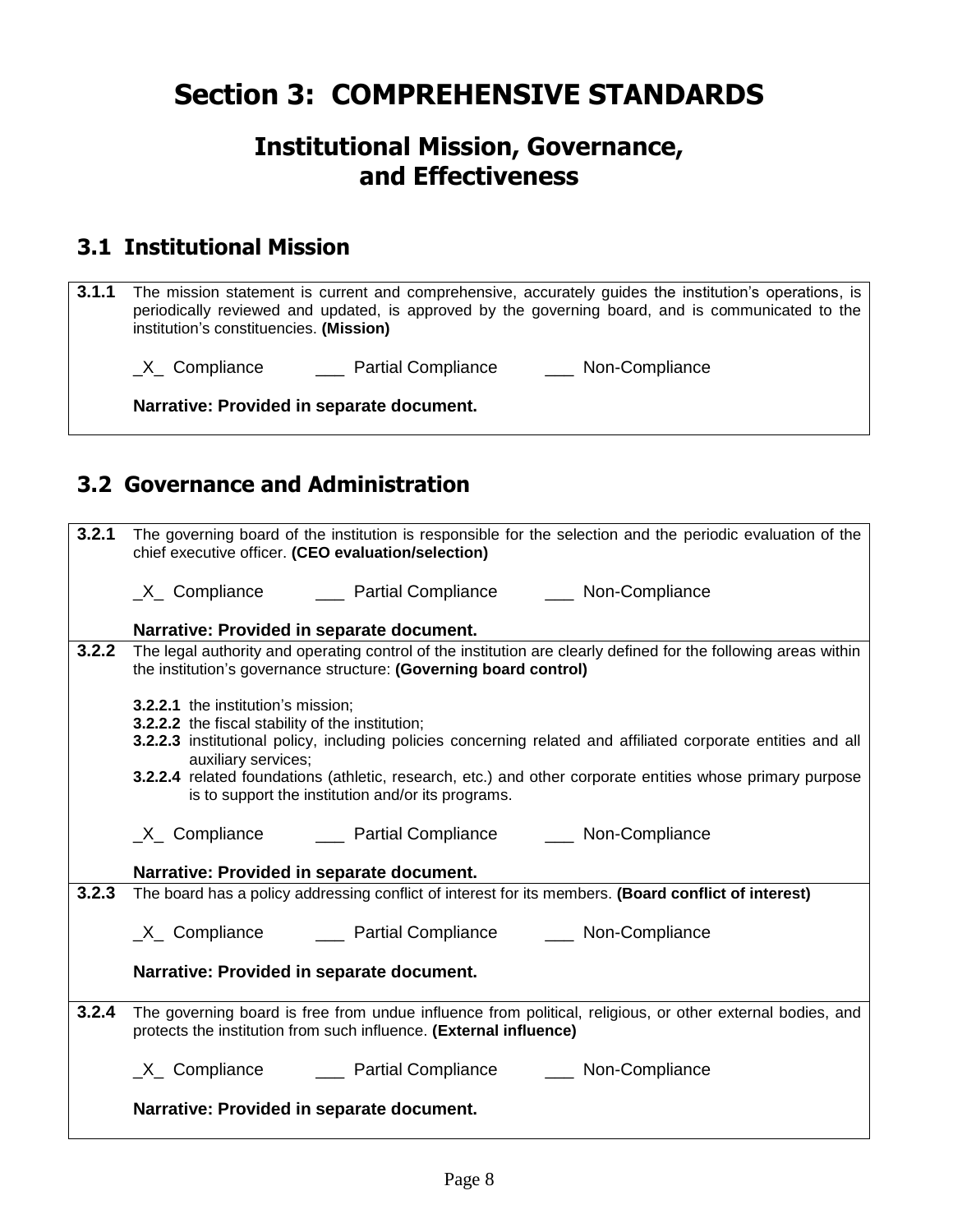| 3.2.5 | The governing board has a policy whereby members can be dismissed only for appropriate reasons and<br>by a fair process. (Board dismissal)                                                                                                                              |
|-------|-------------------------------------------------------------------------------------------------------------------------------------------------------------------------------------------------------------------------------------------------------------------------|
|       | _X_ Compliance _______ Partial Compliance _______ Non-Compliance                                                                                                                                                                                                        |
|       | Narrative: Provided in separate document.                                                                                                                                                                                                                               |
| 3.2.6 | There is a clear and appropriate distinction, in writing and practice, between the policy-making functions<br>of the governing board and the responsibility of the administration and faculty to administer and<br>implement policy. (Board/administration distinction) |
|       | _X_ Compliance _______ Partial Compliance _______ Non-Compliance                                                                                                                                                                                                        |
|       | Narrative: Provided in separate document.                                                                                                                                                                                                                               |
|       | 3.2.7 The institution has a clearly defined and published organizational structure that delineates responsibility<br>for the administration of policies. (Organizational structure)                                                                                     |
|       | _X_ Compliance _______ Partial Compliance _______ Non-Compliance                                                                                                                                                                                                        |
|       | Narrative: Provided in separate document.                                                                                                                                                                                                                               |
| 3.2.8 | The institution has qualified administrative and academic officers with the experience, competence, and<br>capacity to lead the institution. (Qualified administrative/academic officers)                                                                               |
|       | _X_ Compliance _______ Partial Compliance _______ Non-Compliance                                                                                                                                                                                                        |
|       | Narrative: Provided in separate document.                                                                                                                                                                                                                               |
| 3.2.9 | The institution defines and publishes policies regarding appointment and employment of faculty and staff.<br>(Faculty/staff appointment)                                                                                                                                |
|       | _X_ Compliance _______ Partial Compliance _______ Non-Compliance                                                                                                                                                                                                        |
|       | Narrative: Provided in separate document.                                                                                                                                                                                                                               |
|       | 3.2.10 The institution evaluates the effectiveness of its administrators on a periodic basis. (Administrative staff<br>evaluations)                                                                                                                                     |
|       | _X_ Compliance _______ Partial Compliance _______ Non-Compliance                                                                                                                                                                                                        |
|       | Narrative: Provided in separate document.                                                                                                                                                                                                                               |
|       | <b>3.2.11</b> The institution's chief executive officer has ultimate responsibility for, and exercises appropriate<br>administrative and fiscal control over, the institution's intercollegiate athletics program. (Control of<br>intercollegiate athletics)            |
|       | _X_ Compliance _______ Partial Compliance _______ Non-Compliance                                                                                                                                                                                                        |
|       | Narrative: Provided in separate document.                                                                                                                                                                                                                               |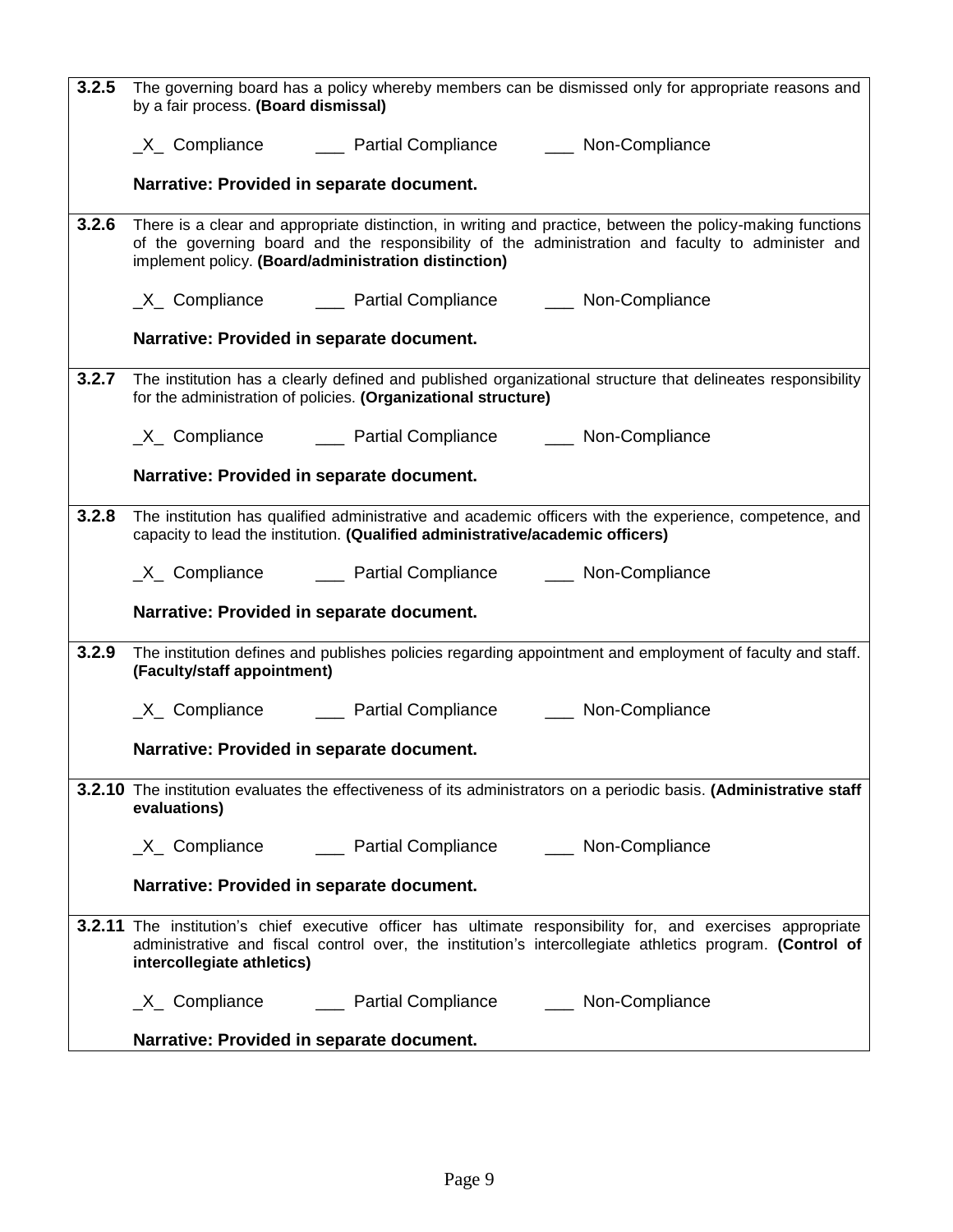| <b>3.2.12</b> The institution's chief executive officer controls the institution's fund-raising activities exclusive of<br>institution-related foundations that are independent and separately incorporated. (Fund-raising<br>activities)                                                                                                                                                                                          |
|------------------------------------------------------------------------------------------------------------------------------------------------------------------------------------------------------------------------------------------------------------------------------------------------------------------------------------------------------------------------------------------------------------------------------------|
| _X_ Compliance _______ Partial Compliance _______ Non-Compliance                                                                                                                                                                                                                                                                                                                                                                   |
| Narrative: Provided in separate document.                                                                                                                                                                                                                                                                                                                                                                                          |
| <b>3.2.13</b> Any institution-related foundation not controlled by the institution has a contractual or other formal<br>agreement that (1) accurately describes the relationship between the institution and the foundation and<br>(2) describes any liability associated with that relationship. In all cases, the institution ensures that the<br>relationship is consistent with its mission. (Institution-related foundations) |
| _X_ Compliance _______ Partial Compliance _______ Non-Compliance                                                                                                                                                                                                                                                                                                                                                                   |
| Narrative: Provided in separate document.                                                                                                                                                                                                                                                                                                                                                                                          |
| <b>3.2.14</b> The institution's policies are clear concerning ownership of materials, compensation, copyright issues,<br>and the use of revenue derived from the creation and production of all intellectual property. These policies<br>apply to students, faculty, and staff. (Intellectual property rights)                                                                                                                     |
| _X_ Compliance _______ Partial Compliance _______ Non-Compliance                                                                                                                                                                                                                                                                                                                                                                   |
| Narrative: Provided in separate document.                                                                                                                                                                                                                                                                                                                                                                                          |

#### **3.3 Institutional Effectiveness**

**3.3.1** The institution identifies expected outcomes, assesses the extent to which it achieves these outcomes, and provides evidence of improvement based on analysis of the results in each of the following areas: **(Institutional effectiveness)** 3.3.1.1 educational programs, to include student learning outcomes 3.3.1.2 administrative support services 3.3.1.3 educational support services 3.3.1.4 research within its educational mission, if appropriate 3.3.1.5 community/public service within its educational mission, if appropriate \_X\_ Compliance \_\_\_ Partial Compliance \_\_\_ Non-Compliance **Narrative: Provided in separate document.**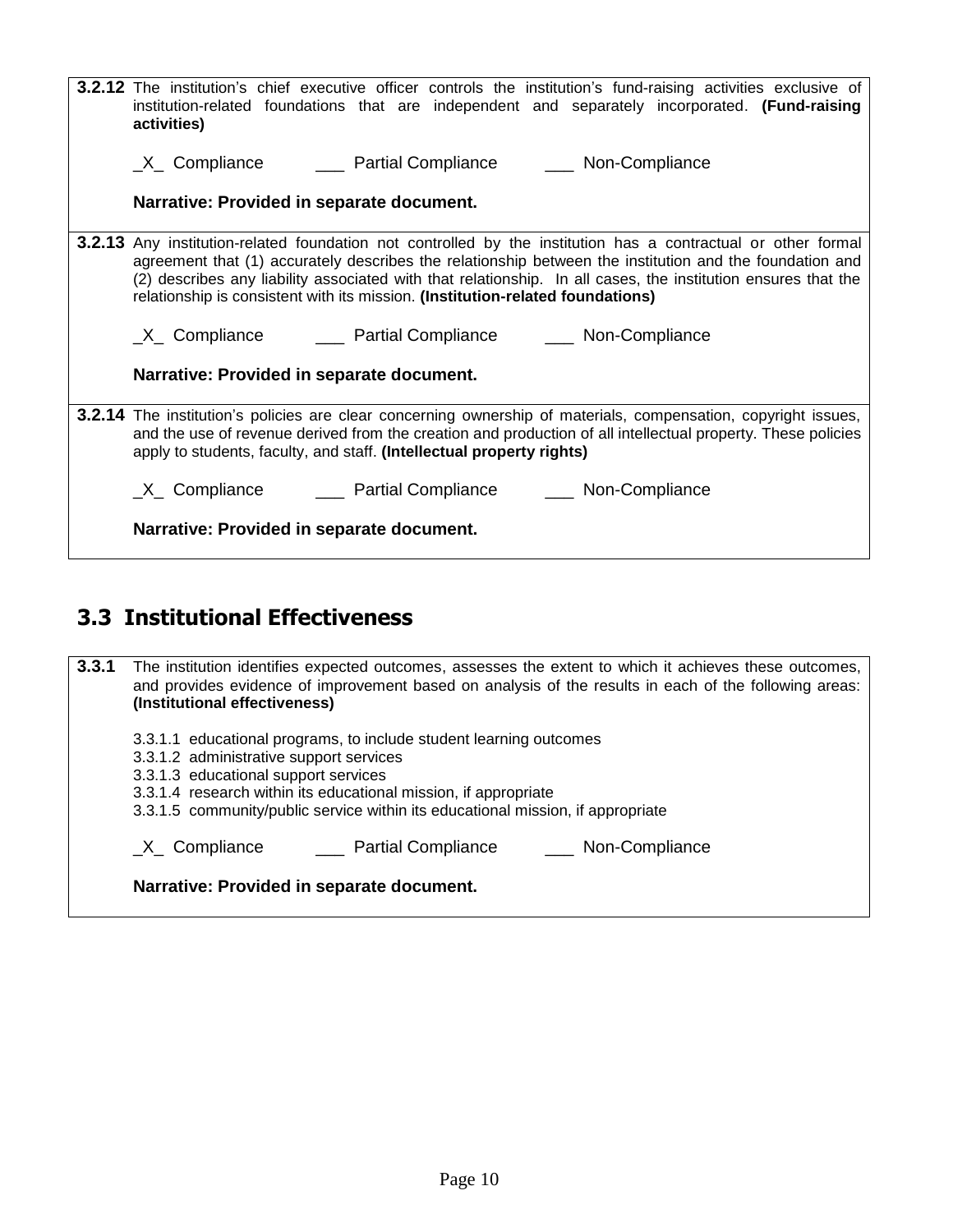### **PROGRAMS**

#### **3.4 Educational Programs: For All Educational Programs**

 (**Includes all on-campus, off-campus, and distance learning programs) (See Commission policy "Distance Education.")**

| 3.4.1 | The institution demonstrates that each educational program for which academic credit is awarded is<br>approved by the faculty and the administration. (Academic program approval)                                                                                                                                                                                                                                                                                                                                                                                                                                                     |
|-------|---------------------------------------------------------------------------------------------------------------------------------------------------------------------------------------------------------------------------------------------------------------------------------------------------------------------------------------------------------------------------------------------------------------------------------------------------------------------------------------------------------------------------------------------------------------------------------------------------------------------------------------|
|       |                                                                                                                                                                                                                                                                                                                                                                                                                                                                                                                                                                                                                                       |
|       | Narrative: Provided in separate document.                                                                                                                                                                                                                                                                                                                                                                                                                                                                                                                                                                                             |
|       | 3.4.2 The institution's continuing education, outreach, and service programs are consistent with the institution's<br>mission. (Continuing education/service programs)                                                                                                                                                                                                                                                                                                                                                                                                                                                                |
|       | _X_ Compliance _______ Partial Compliance _______ Non-Compliance                                                                                                                                                                                                                                                                                                                                                                                                                                                                                                                                                                      |
|       | Narrative: Provided in separate document.                                                                                                                                                                                                                                                                                                                                                                                                                                                                                                                                                                                             |
|       | 3.4.3 The institution publishes admissions policies consistent with its mission. (Admissions policies)                                                                                                                                                                                                                                                                                                                                                                                                                                                                                                                                |
|       | _X_ Compliance _______ Partial Compliance ______ Non-Compliance                                                                                                                                                                                                                                                                                                                                                                                                                                                                                                                                                                       |
|       | Narrative: Provided in separate document.                                                                                                                                                                                                                                                                                                                                                                                                                                                                                                                                                                                             |
| 3.4.4 | The institution has a defined and published policy for evaluating, awarding, and accepting credit for<br>transfer, experiential learning, advanced placement, and professional certificates that is consistent with its<br>mission and ensures that course work and learning outcomes are at the collegiate level and comparable<br>to the institution's own degree programs. The institution assumes responsibility for the academic quality<br>of any course work or credit recorded on the institution's transcript. (See Commission policy "The Transfer<br>or Transcripting of Academic Credit.") Acceptance of academic credit) |
|       | _X_ Compliance _______ Partial Compliance _______ Non-Compliance                                                                                                                                                                                                                                                                                                                                                                                                                                                                                                                                                                      |
|       | Narrative: Provided in separate document.                                                                                                                                                                                                                                                                                                                                                                                                                                                                                                                                                                                             |
| 3.4.5 | The institution publishes academic policies that adhere to principles of good educational practice. These<br>are disseminated to students, faculty, and other interested parties through publications that accurately<br>represent the programs and services of the institution. (Academic policies)                                                                                                                                                                                                                                                                                                                                  |
|       | X_ Compliance<br><b>Partial Compliance</b><br>Non-Compliance                                                                                                                                                                                                                                                                                                                                                                                                                                                                                                                                                                          |
|       | Narrative: Provided in separate document.                                                                                                                                                                                                                                                                                                                                                                                                                                                                                                                                                                                             |
| 3.4.6 | The institution employs sound and acceptable practices for determining the amount and level of credit<br>awarded for courses, regardless of format or mode of delivery. (Practices for awarding credit)                                                                                                                                                                                                                                                                                                                                                                                                                               |
|       |                                                                                                                                                                                                                                                                                                                                                                                                                                                                                                                                                                                                                                       |
|       | Narrative: Provided in separate document.                                                                                                                                                                                                                                                                                                                                                                                                                                                                                                                                                                                             |
|       |                                                                                                                                                                                                                                                                                                                                                                                                                                                                                                                                                                                                                                       |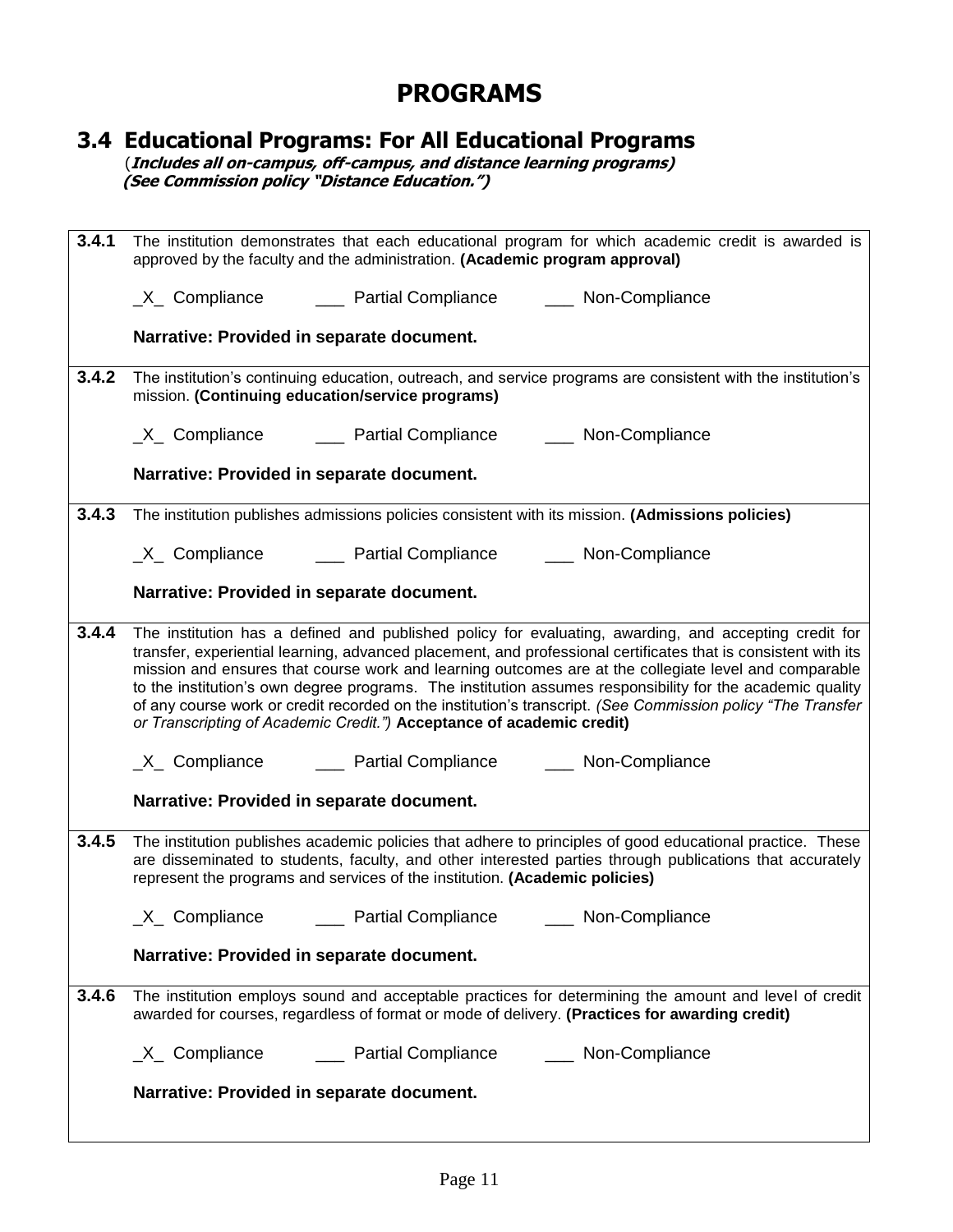| 3.4.7 | The institution ensures the quality of educational programs/courses offered through consortia                                                                                                                                    |
|-------|----------------------------------------------------------------------------------------------------------------------------------------------------------------------------------------------------------------------------------|
|       | relationships or contractual agreements, ensures ongoing compliance with the comprehensive                                                                                                                                       |
|       | requirements, and evaluates the consortial relationship and/or agreement against the purpose of the<br>institution. (Consortia relationships/contractual agreements)                                                             |
|       |                                                                                                                                                                                                                                  |
|       | _X_ Compliance _______ Partial Compliance _______ Non-Compliance                                                                                                                                                                 |
|       |                                                                                                                                                                                                                                  |
|       | Narrative: Provided in separate document.                                                                                                                                                                                        |
| 3.4.8 | The institution awards academic credit for course work taken on a noncredit basis only when there is                                                                                                                             |
|       | documentation that the noncredit course work is equivalent to a designated credit experience. (Noncredit                                                                                                                         |
|       | to credit)                                                                                                                                                                                                                       |
|       | _X_ Compliance _______ Partial Compliance _______ Non-Compliance                                                                                                                                                                 |
|       |                                                                                                                                                                                                                                  |
|       | Narrative: Provided in separate document.                                                                                                                                                                                        |
|       | 3.4.9 The institution provides appropriate academic support services. (Academic support services)                                                                                                                                |
|       |                                                                                                                                                                                                                                  |
|       | _X_ Compliance _______ Partial Compliance _______ Non-Compliance                                                                                                                                                                 |
|       | Narrative: Provided in separate document.                                                                                                                                                                                        |
|       |                                                                                                                                                                                                                                  |
|       | 3.4.10 The institution places primary responsibility for the content, quality, and effectiveness of the curriculum                                                                                                               |
|       | with its faculty. (Responsibility for curriculum)                                                                                                                                                                                |
|       | _X_ Compliance _______ Partial Compliance _______ Non-Compliance                                                                                                                                                                 |
|       |                                                                                                                                                                                                                                  |
|       | Narrative: Provided in separate document.                                                                                                                                                                                        |
|       |                                                                                                                                                                                                                                  |
|       | 3.4.11 For each major in a degree program, the institution assigns responsibility for program coordination, as<br>well as for curriculum development and review, to persons academically qualified in the field. In those        |
|       | degree programs for which the institution does not identify a major, this requirement applies to a curricular                                                                                                                    |
|       | area or concentration. (Academic program coordination)                                                                                                                                                                           |
|       | ___ Non-Compliance                                                                                                                                                                                                               |
|       | Narrative: Provided in separate document.                                                                                                                                                                                        |
|       |                                                                                                                                                                                                                                  |
|       | <b>3.4.12</b> The institution's use of technology enhances student learning and is appropriate for meeting the<br>objectives of its programs. Students have access to and training in the use of technology. (Technology<br>use) |
|       | _X_ Compliance _______ Partial Compliance _______ Non-Compliance                                                                                                                                                                 |
|       |                                                                                                                                                                                                                                  |
|       | Narrative: Provided in separate document.                                                                                                                                                                                        |
|       |                                                                                                                                                                                                                                  |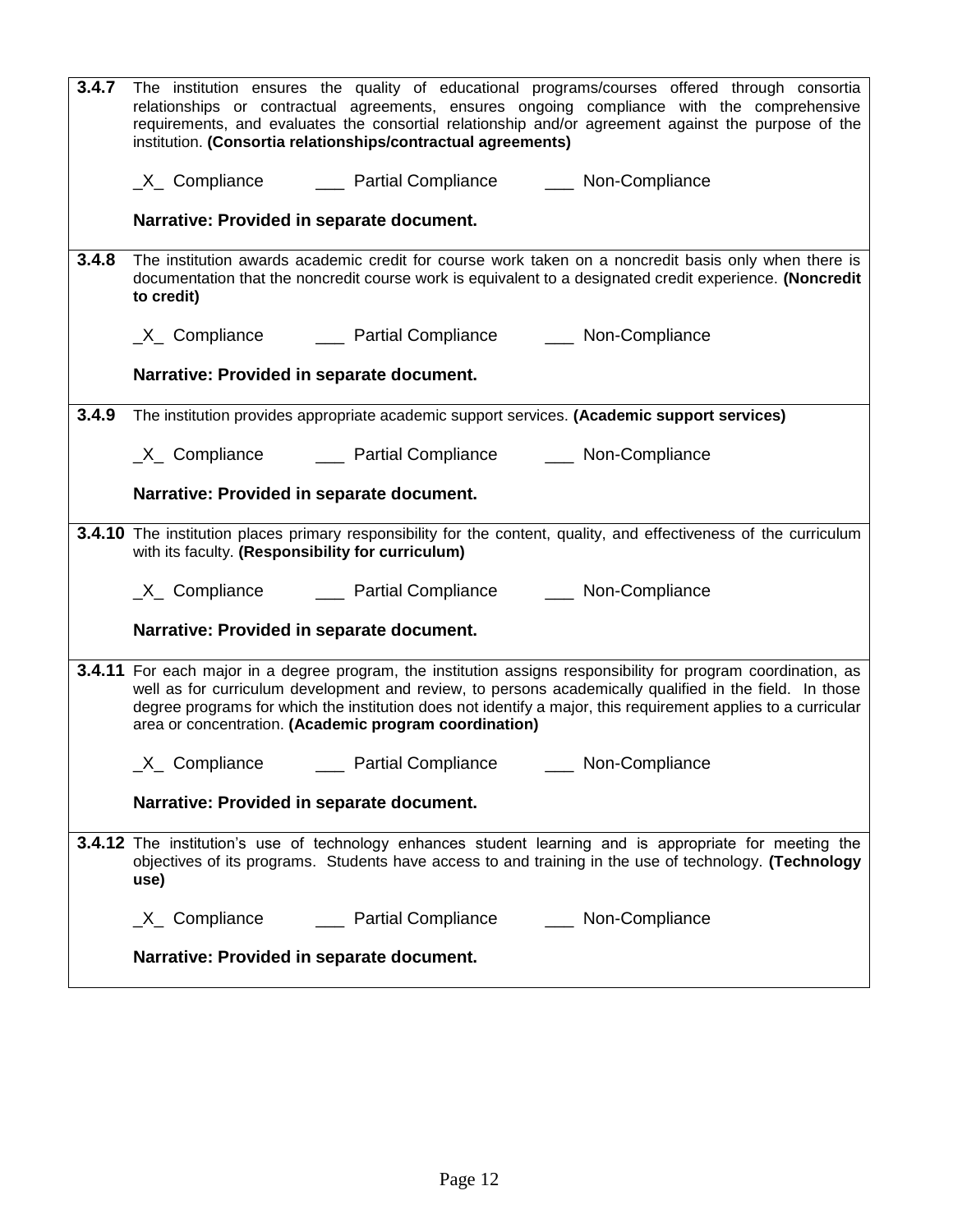# **3.5 Educational Programs: Undergraduate Programs**

| 3.5.1 | The institution identifies college-level general education competencies and the extent to which graduates<br>have attained them. (College-level competencies)                                                                                                                                                                                                                                                                                                                                                               |
|-------|-----------------------------------------------------------------------------------------------------------------------------------------------------------------------------------------------------------------------------------------------------------------------------------------------------------------------------------------------------------------------------------------------------------------------------------------------------------------------------------------------------------------------------|
|       | _X_ Compliance _______ Partial Compliance _______ Non-Compliance                                                                                                                                                                                                                                                                                                                                                                                                                                                            |
|       |                                                                                                                                                                                                                                                                                                                                                                                                                                                                                                                             |
|       | Narrative: Provided in separate document.                                                                                                                                                                                                                                                                                                                                                                                                                                                                                   |
| 3.5.2 | At least 25 percent of the credit hours required for the degree are earned through instruction offered by<br>the institution awarding the degree. In the case of undergraduate degree programs offered through joint,<br>cooperative, or consortia arrangements, the student earns 25 percent of the credits required for the<br>degree through instruction offered by the participating institutions. (See Commission policy "The Transfer"<br>or Transcripting of Academic Credit.") (Institutional credits for a degree) |
|       | _X_ Compliance _______ Partial Compliance _______ Non-Compliance                                                                                                                                                                                                                                                                                                                                                                                                                                                            |
|       | Narrative: Provided in separate document.                                                                                                                                                                                                                                                                                                                                                                                                                                                                                   |
| 3.5.3 | The institution defines and publishes requirements for its undergraduate programs, including its general<br>education components. These requirements conform to commonly accepted standards and practices for<br>degree programs. (Undergraduate program requirements)                                                                                                                                                                                                                                                      |
|       | _X_ Compliance _______ Partial Compliance _______ Non-Compliance                                                                                                                                                                                                                                                                                                                                                                                                                                                            |
|       | Narrative: Provided in separate document.                                                                                                                                                                                                                                                                                                                                                                                                                                                                                   |
| 3.5.4 | At least 25 percent of the discipline hours in each major at the baccalaureate level are taught by faculty<br>members holding the terminal degree—usually the earned doctorate—in the discipline, or the equivalent<br>of the terminal degree. (Terminal degrees of faculty)                                                                                                                                                                                                                                                |
|       | _X_ Compliance _______ Partial Compliance _______ Non-Compliance                                                                                                                                                                                                                                                                                                                                                                                                                                                            |
|       | Narrative: Provided in separate document.                                                                                                                                                                                                                                                                                                                                                                                                                                                                                   |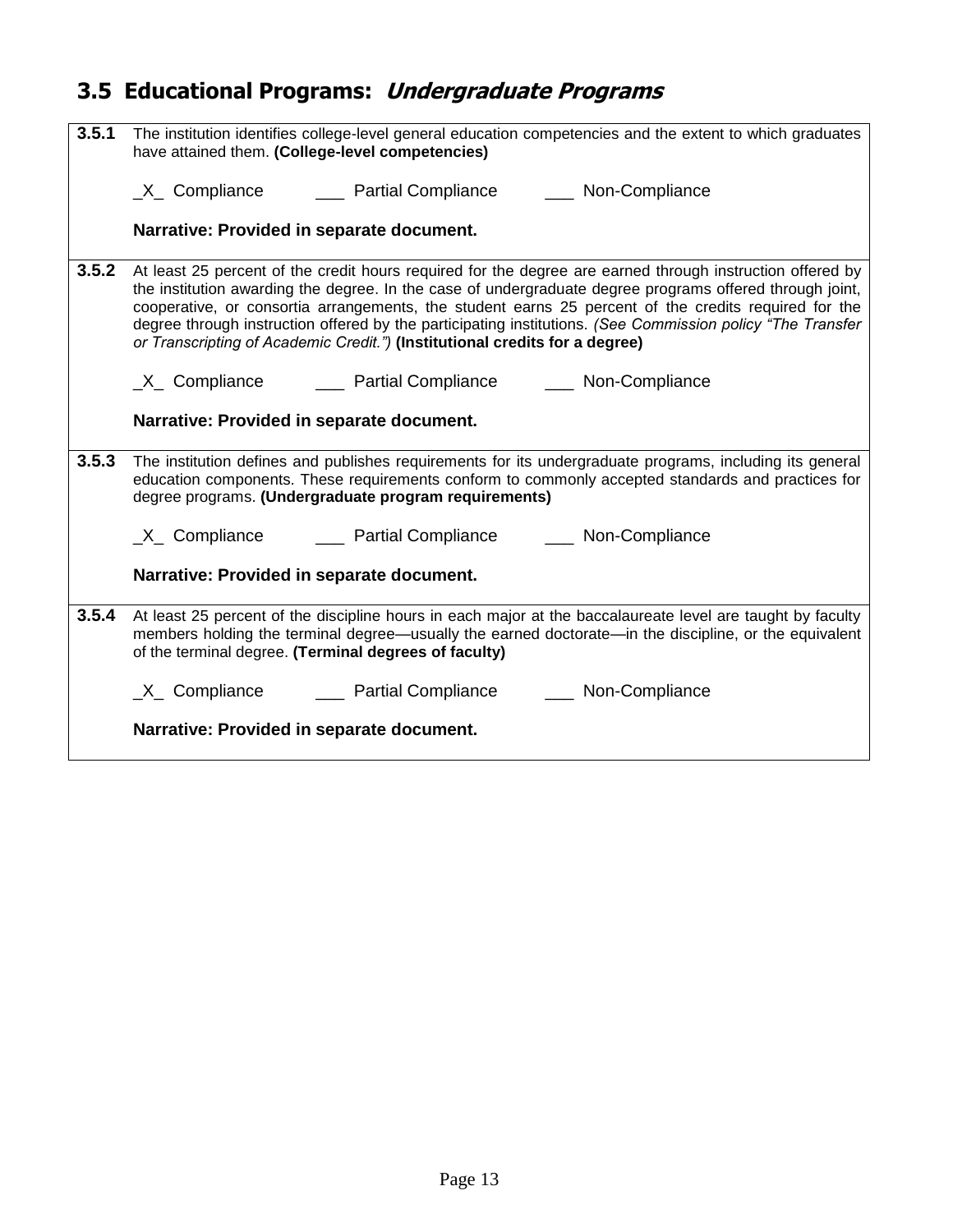#### **3.6 Educational Programs: Graduate and Post-Baccalaureate Professional Programs**

| 3.6.1 | The institution's post-baccalaureate professional degree programs, master's and doctoral degree<br>programs, are progressively more advanced in academic content than its undergraduate programs.<br>(Post-baccalaureate program rigor)                                                                                                                                                                                                                                                                                                                 |
|-------|---------------------------------------------------------------------------------------------------------------------------------------------------------------------------------------------------------------------------------------------------------------------------------------------------------------------------------------------------------------------------------------------------------------------------------------------------------------------------------------------------------------------------------------------------------|
|       | _X_ Compliance _______ Partial Compliance ______ Non-Compliance                                                                                                                                                                                                                                                                                                                                                                                                                                                                                         |
|       | Narrative: Provided in separate document.                                                                                                                                                                                                                                                                                                                                                                                                                                                                                                               |
| 3.6.2 | The institution structures its graduate curricula (1) to include knowledge of the literature of the discipline<br>and (2) to ensure ongoing student engagement in research and/or appropriate professional practice and<br>training experiences. (Graduate curriculum)                                                                                                                                                                                                                                                                                  |
|       | _X_ Compliance _______ Partial Compliance _______ Non-Compliance                                                                                                                                                                                                                                                                                                                                                                                                                                                                                        |
|       | Narrative: Provided in separate document.                                                                                                                                                                                                                                                                                                                                                                                                                                                                                                               |
| 3.6.3 | The majority of credits toward a graduate or a post-baccalaureate professional degree are earned<br>through instruction offered by the institution awarding the degree. In the case of graduate and post-<br>baccalaureate professional degree programs offered through joint, cooperative, or consortia<br>arrangements, the student earns a majority of credits through instruction offered by the participating<br>institutions. (See Commission policy "The Transfer or Transcripting of Academic Credit.") (Institutional<br>credits for a degree) |
|       | _X_ Compliance _______ Partial Compliance _______ Non-Compliance                                                                                                                                                                                                                                                                                                                                                                                                                                                                                        |
|       | Narrative: Provided in separate document.                                                                                                                                                                                                                                                                                                                                                                                                                                                                                                               |
| 3.6.4 | The institution defines and publishes requirements for its graduate and post-baccalaureate professional<br>programs. These requirements conform to commonly accepted standards and practices for degree<br>programs. (Post-baccalaureate program requirements)                                                                                                                                                                                                                                                                                          |
|       | _X_ Compliance _______ Partial Compliance ______ Non-Compliance                                                                                                                                                                                                                                                                                                                                                                                                                                                                                         |
|       | Narrative: Provided in separate document.                                                                                                                                                                                                                                                                                                                                                                                                                                                                                                               |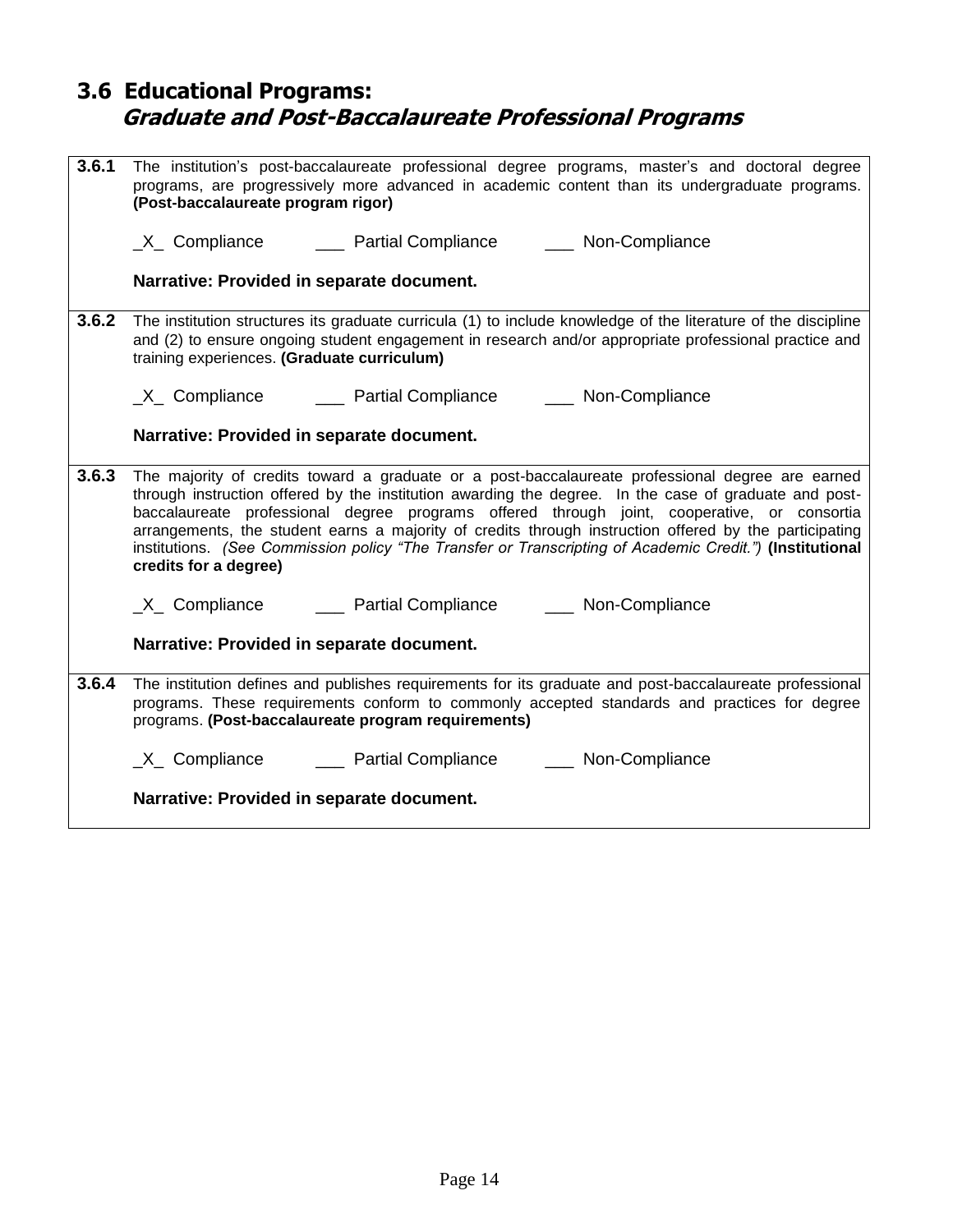# 3.7 Faculty

| 3.7.1 | The institution employs competent faculty members qualified to accomplish the mission and goals of the<br>institution. When determining acceptable qualifications of its faculty, an institution gives primary<br>consideration to the highest earned degree in the discipline. The institution also considers competence,<br>effectiveness, and capacity, including, as appropriate, undergraduate and graduate degrees, related work<br>experiences in the field, professional licensure and certifications, honors and awards, continuous<br>documented excellence in teaching, or other demonstrated competencies and achievements that<br>contribute to effective teaching and student learning outcomes. For all cases, the institution is responsible<br>for justifying and documenting the qualifications of its faculty. (See Commission guidelines "Faculty<br>Credentials.") (Faculty competence) |
|-------|--------------------------------------------------------------------------------------------------------------------------------------------------------------------------------------------------------------------------------------------------------------------------------------------------------------------------------------------------------------------------------------------------------------------------------------------------------------------------------------------------------------------------------------------------------------------------------------------------------------------------------------------------------------------------------------------------------------------------------------------------------------------------------------------------------------------------------------------------------------------------------------------------------------|
|       | _X_ Compliance _______ Partial Compliance _______ Non-Compliance                                                                                                                                                                                                                                                                                                                                                                                                                                                                                                                                                                                                                                                                                                                                                                                                                                             |
|       | Narrative: Provided in separate document.                                                                                                                                                                                                                                                                                                                                                                                                                                                                                                                                                                                                                                                                                                                                                                                                                                                                    |
| 3.7.2 | The institution regularly evaluates the effectiveness of each faculty member in accord with published<br>criteria, regardless of contractual or tenured status. (Faculty evaluation)                                                                                                                                                                                                                                                                                                                                                                                                                                                                                                                                                                                                                                                                                                                         |
|       | _X_ Compliance _______ Partial Compliance _______ Non-Compliance                                                                                                                                                                                                                                                                                                                                                                                                                                                                                                                                                                                                                                                                                                                                                                                                                                             |
|       | Narrative: Provided in separate document.                                                                                                                                                                                                                                                                                                                                                                                                                                                                                                                                                                                                                                                                                                                                                                                                                                                                    |
| 3.7.3 | The institution provides ongoing professional development of faculty as teachers, scholars, and<br>practitioners. (Faculty development)                                                                                                                                                                                                                                                                                                                                                                                                                                                                                                                                                                                                                                                                                                                                                                      |
|       | _X_ Compliance _______ Partial Compliance ______ Non-Compliance                                                                                                                                                                                                                                                                                                                                                                                                                                                                                                                                                                                                                                                                                                                                                                                                                                              |
|       | Narrative: Provided in separate document.                                                                                                                                                                                                                                                                                                                                                                                                                                                                                                                                                                                                                                                                                                                                                                                                                                                                    |
| 3.7.4 | The institution ensures adequate procedures for safeguarding and protecting academic freedom.<br>(Academic freedom)                                                                                                                                                                                                                                                                                                                                                                                                                                                                                                                                                                                                                                                                                                                                                                                          |
|       | _X_ Compliance _______ Partial Compliance ______ Non-Compliance                                                                                                                                                                                                                                                                                                                                                                                                                                                                                                                                                                                                                                                                                                                                                                                                                                              |
|       | Narrative: Provided in separate document.                                                                                                                                                                                                                                                                                                                                                                                                                                                                                                                                                                                                                                                                                                                                                                                                                                                                    |
| 3.7.5 | The institution publishes policies on the responsibility and authority of faculty in academic and<br>governance matters. (Faculty role in governance)                                                                                                                                                                                                                                                                                                                                                                                                                                                                                                                                                                                                                                                                                                                                                        |
|       | _X_ Compliance _______ Partial Compliance ______ Non-Compliance                                                                                                                                                                                                                                                                                                                                                                                                                                                                                                                                                                                                                                                                                                                                                                                                                                              |
|       | Narrative: Provided in separate document.                                                                                                                                                                                                                                                                                                                                                                                                                                                                                                                                                                                                                                                                                                                                                                                                                                                                    |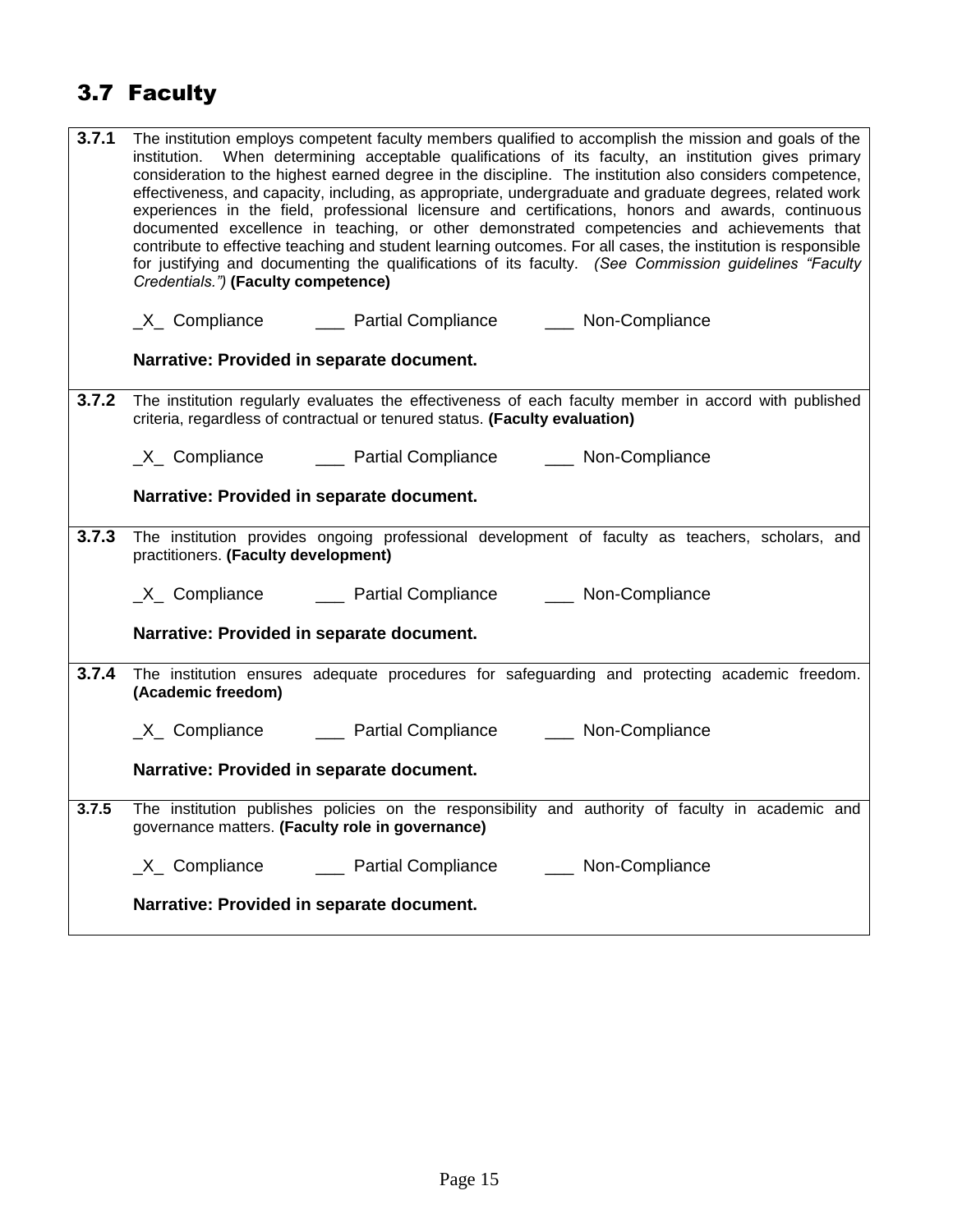# **3.8 Library and Other Learning Resources**

| 3.8.1 | The institution provides facilities and learning/information resources that are appropriate to support its<br>teaching, research, and service mission. (Learning/information resources)                                                |
|-------|----------------------------------------------------------------------------------------------------------------------------------------------------------------------------------------------------------------------------------------|
|       | _X_ Compliance _______ Partial Compliance _______ Non-Compliance                                                                                                                                                                       |
|       | Narrative: Provided in separate document.                                                                                                                                                                                              |
| 3.8.2 | The institution ensures that users have access to regular and timely instruction in the use of the library<br>and other learning/information resources. (Instruction of library use)                                                   |
|       | _X_ Compliance _______ Partial Compliance _______ Non-Compliance                                                                                                                                                                       |
|       | Narrative: Provided in separate document.                                                                                                                                                                                              |
| 3.8.3 | The institution provides a sufficient number of qualified staff—with appropriate education or experiences<br>in library and/or other learning/information resources—to accomplish the mission of the institution.<br>(Qualified staff) |
|       | _X_ Compliance _______ Partial Compliance _______ Non-Compliance                                                                                                                                                                       |
|       | Narrative: Provided in separate document.                                                                                                                                                                                              |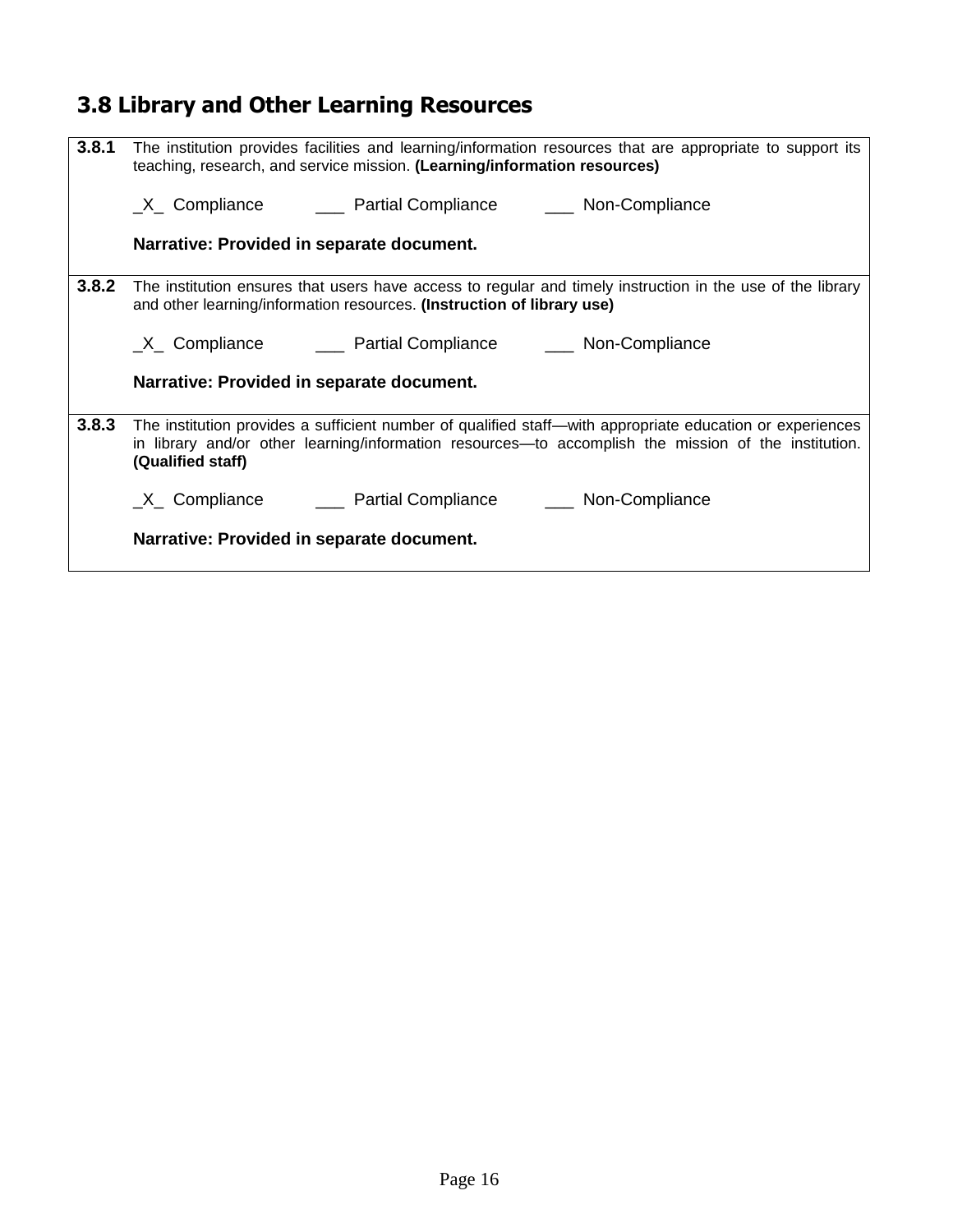### **3.9 Student Affairs and Services**

| 3.9.1 | The institution publishes a clear and appropriate statement of student rights and responsibilities and<br>disseminates the statement to the campus community. (Student rights)         |
|-------|----------------------------------------------------------------------------------------------------------------------------------------------------------------------------------------|
|       | _X_ Compliance _______ Partial Compliance _______ Non-Compliance                                                                                                                       |
|       | Narrative: Provided in separate document.                                                                                                                                              |
| 3.9.2 | The institution protects the security, confidentiality, and integrity of its student records and maintains<br>special security measures to protect and back up data. (Student records) |
|       |                                                                                                                                                                                        |
|       | Narrative: Provided in separate document.                                                                                                                                              |
| 3.9.3 | The institution employs qualified personnel to ensure the quality and effectiveness of its student affairs<br>programs. (Qualified staff)                                              |
|       |                                                                                                                                                                                        |
|       | Narrative: Provided in separate document.                                                                                                                                              |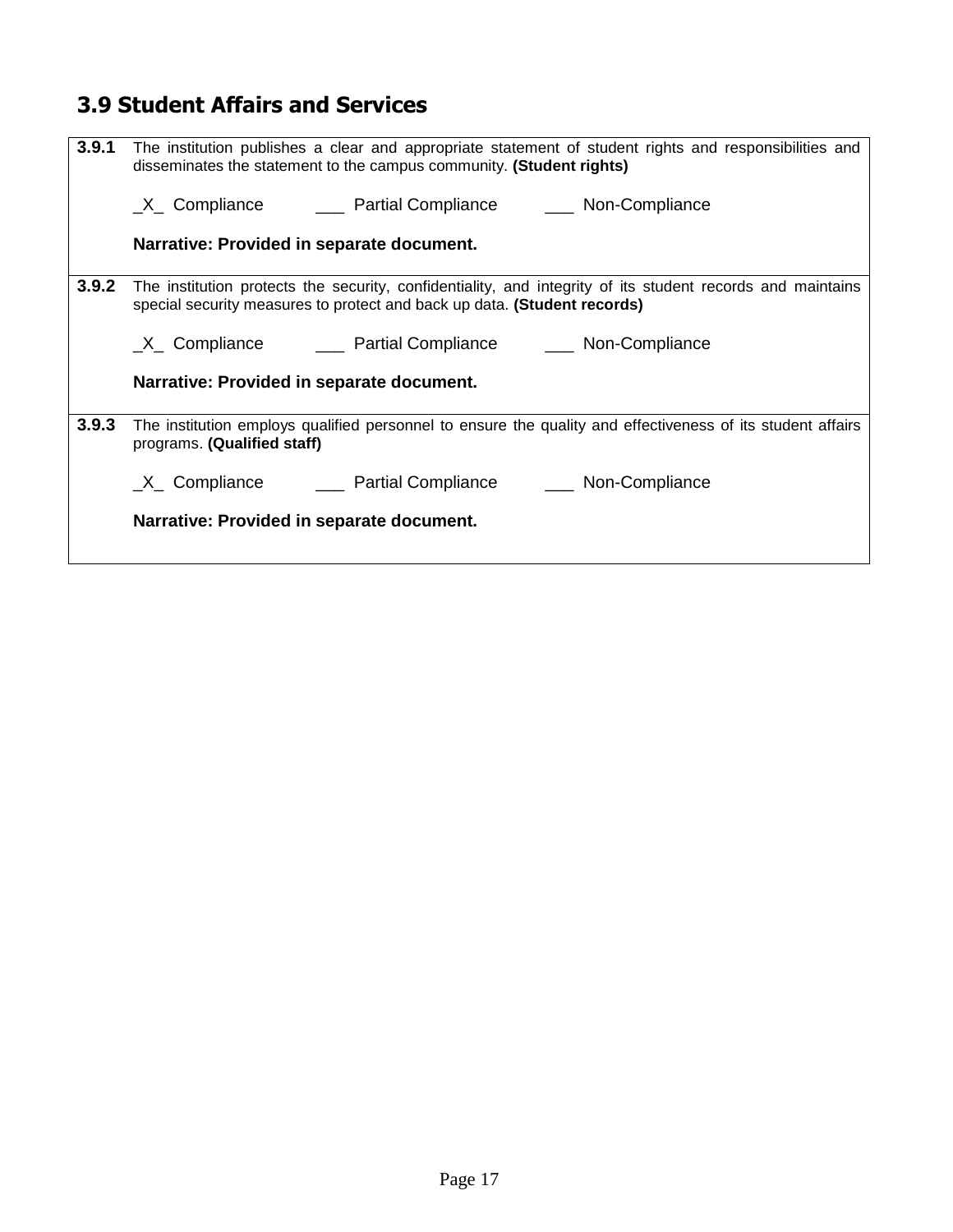## **RESOURCES**

| <b>3.10 Financial and Physical Resources</b>                                                                                                                                                                                                                                                                        |
|---------------------------------------------------------------------------------------------------------------------------------------------------------------------------------------------------------------------------------------------------------------------------------------------------------------------|
| 3.10.1 The institution's recent financial history demonstrates financial stability. (Financial stability)                                                                                                                                                                                                           |
| _X_ Compliance _______ Partial Compliance _______ Non-Compliance                                                                                                                                                                                                                                                    |
| Narrative: Provided in separate document.                                                                                                                                                                                                                                                                           |
| 3.10.2 The institution provides financial profile information on an annual basis and other measures of financial<br>health as requested by the Commission. All information is presented accurately and appropriately and<br>represents the total operation of the institution. (Submission of financial statements) |
| _X_ Compliance _______ Partial Compliance _______ Non-Compliance                                                                                                                                                                                                                                                    |
| Narrative: Provided in separate document.                                                                                                                                                                                                                                                                           |
| 3.10.3 The institution audits financial aid programs as required by federal and state regulations. (Financial aid<br>audits)                                                                                                                                                                                        |
| _X_ Compliance _______ Partial Compliance ______ Non-Compliance                                                                                                                                                                                                                                                     |
| Narrative: Provided in separate document.                                                                                                                                                                                                                                                                           |
| 3.10.4 The institution exercises appropriate control over all its financial resources. (Control of finances)                                                                                                                                                                                                        |
| _X_ Compliance _______ Partial Compliance _______ Non-Compliance                                                                                                                                                                                                                                                    |
| Narrative: Provided in separate document.                                                                                                                                                                                                                                                                           |
| 3.10.5 The institution maintains financial control over externally funded or sponsored research and programs.<br>(Control of sponsored research/external funds)                                                                                                                                                     |
| _X_ Compliance _______ Partial Compliance ______ Non-Compliance                                                                                                                                                                                                                                                     |
| Narrative: Provided in separate document.                                                                                                                                                                                                                                                                           |
|                                                                                                                                                                                                                                                                                                                     |

#### Page 18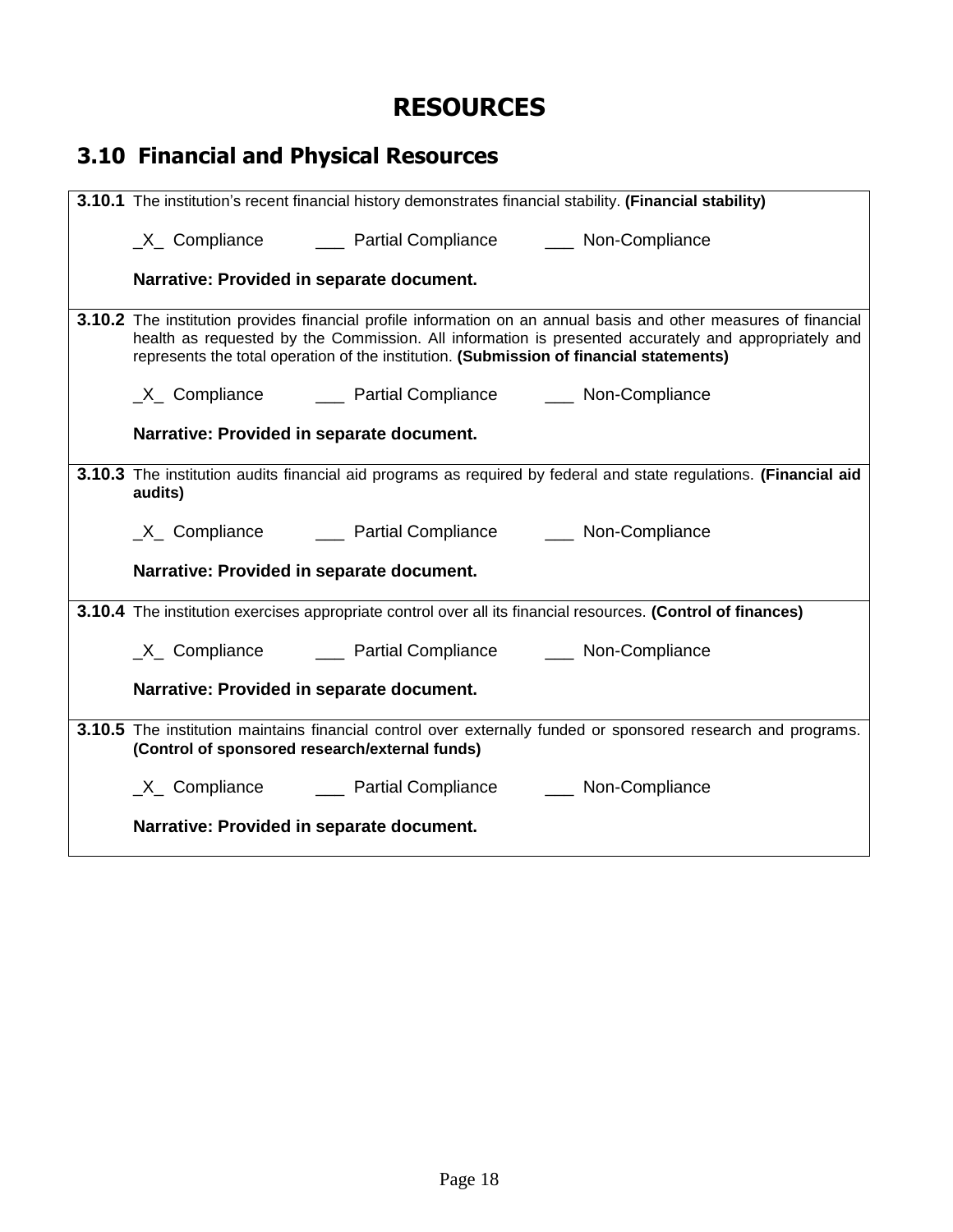# **3.11 Physical Resources**

| <b>3.11.1</b> The institution exercises appropriate control over all its physical resources. (Control of physical<br>resources)                                                                                                                              |
|--------------------------------------------------------------------------------------------------------------------------------------------------------------------------------------------------------------------------------------------------------------|
| _X_ Compliance _______ Partial Compliance _______ Non-Compliance                                                                                                                                                                                             |
| Narrative: Provided in separate document.                                                                                                                                                                                                                    |
| <b>3.11.2</b> The institution takes reasonable steps to provide a healthy, safe, and secure environment for all members<br>of the campus community. (Institutional environment)                                                                              |
| _X_ Compliance _______ Partial Compliance _______ Non-Compliance                                                                                                                                                                                             |
| Narrative: Provided in separate document.                                                                                                                                                                                                                    |
| 3.11.3 The institution operates and maintains physical facilities, both on and off campus, that appropriately serve<br>the needs of the institution's educational programs, support services, and other mission-related activities.<br>(Physical facilities) |
|                                                                                                                                                                                                                                                              |
| Narrative: Provided in separate document.                                                                                                                                                                                                                    |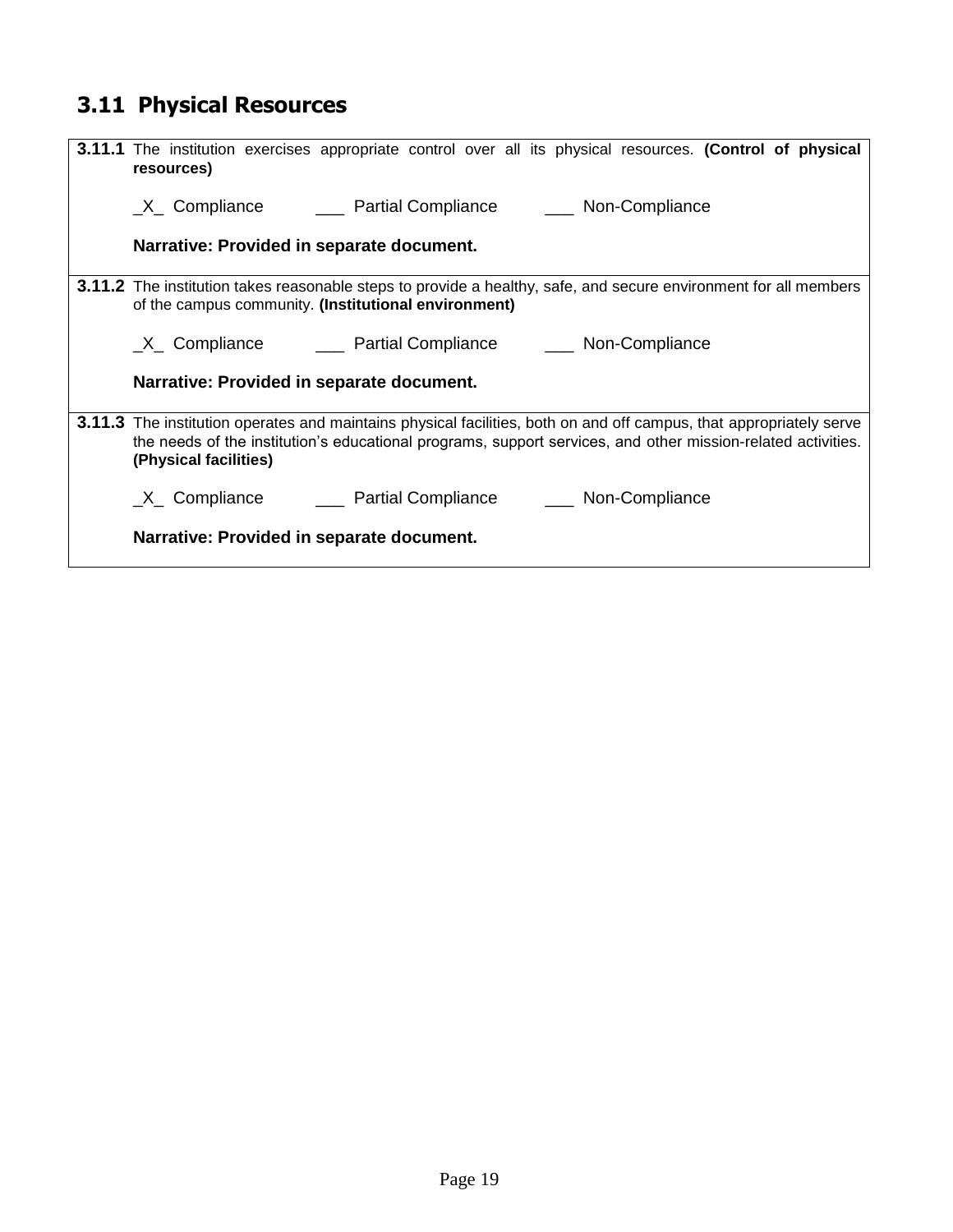## **INSTITUTIONAL RESPONSIBILITY FOR COMMISSION POLICIES**

| 3.12 | The institution notifies the Commission of changes in accordance with the substantive change policy and,<br>when required, seeks approval prior to the initiation of changes. (See Commission policy "Substantive"<br>Change for Accredited Institutions.") (Substantive change)<br>Narrative: Provided in separate document.                                                     |
|------|-----------------------------------------------------------------------------------------------------------------------------------------------------------------------------------------------------------------------------------------------------------------------------------------------------------------------------------------------------------------------------------|
| 3.13 | The institution complies with the policies of the Commission on Colleges. (Policy compliance)<br>(This statement should not be addressed by the institution in its Compliance Certification.)                                                                                                                                                                                     |
| 3.14 | A member or candidate institution represents its accredited status accurately and publishes the name,<br>address, and telephone number of the Commission in accordance with Commission requirements and<br>federal policy. (Publication of accreditation status)<br>_X_ Compliance    ____ Partial Compliance    ____ Non-Compliance<br>Narrative: Provided in separate document. |